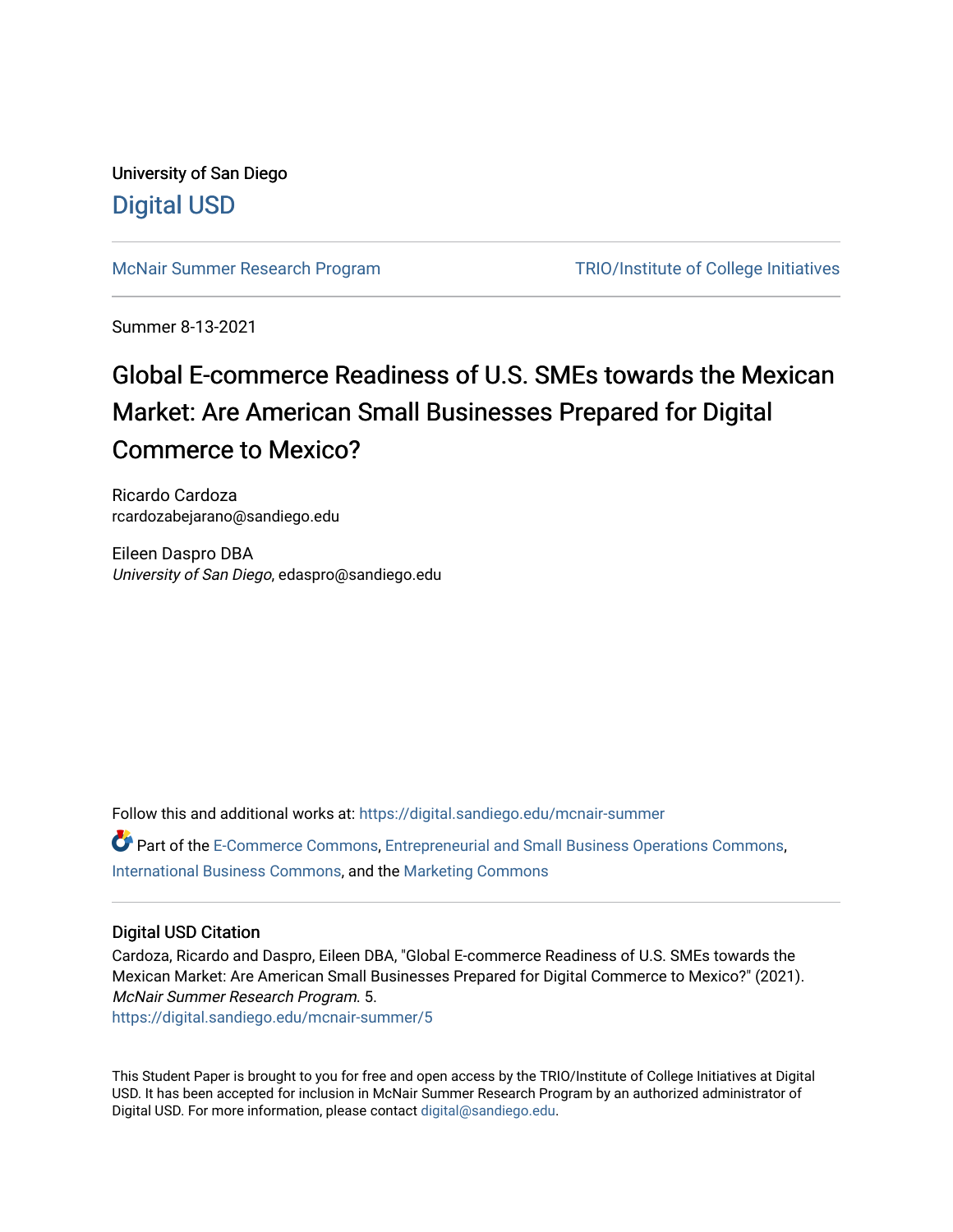

# *Global E-commerce Readiness of U.S. SMEs towards the Mexican Market*

*Are American Small Businesses Prepared for Digital Commerce to Mexico?*

**Ricardo Cardoza Bejarano**

**Mentor**

Dr. Eileen Daspro

University of San Diego, 2021 School of Business McNair's Scholar Program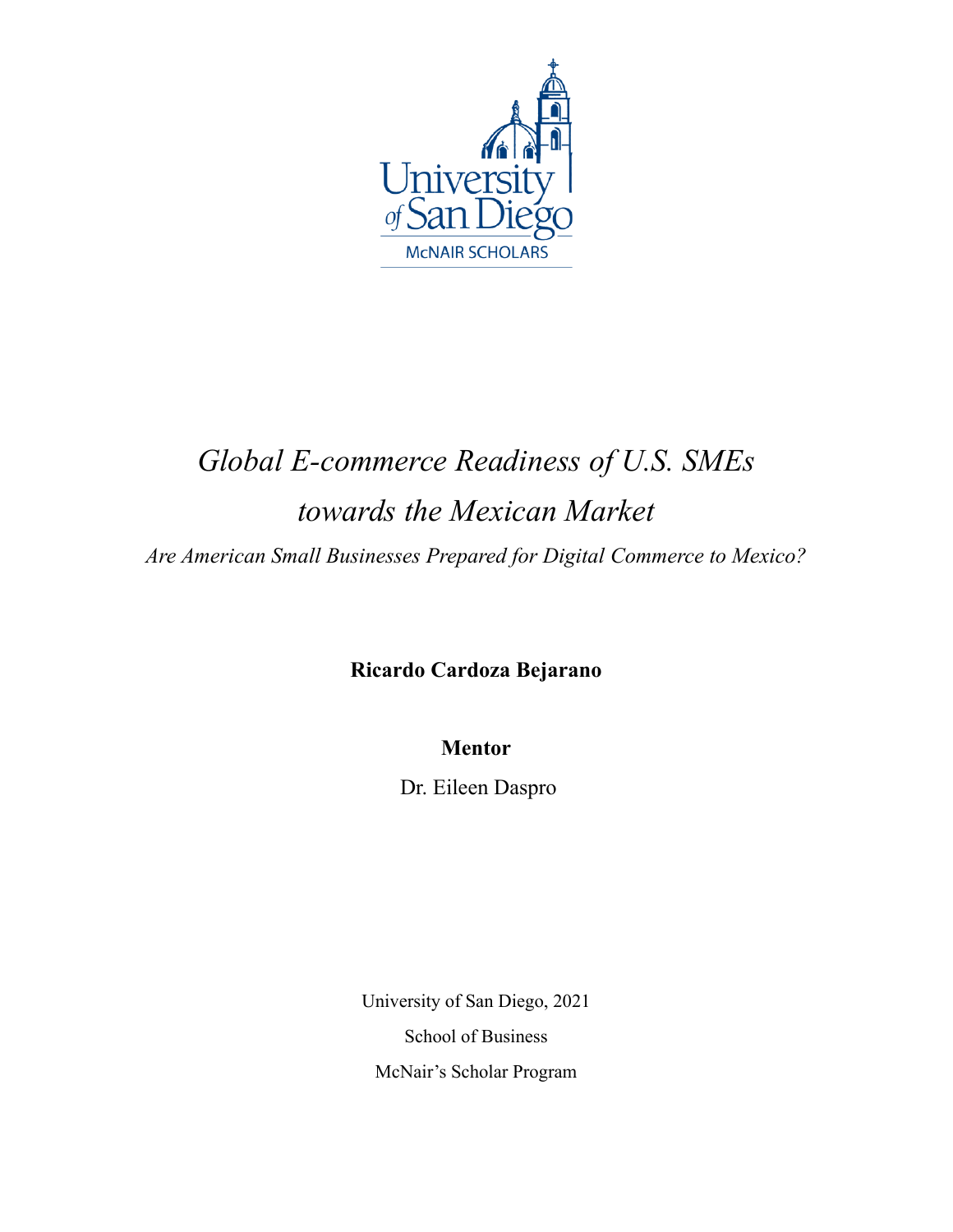#### **Abstract**

The entry into force of the United States-Mexico-Canada Trade Agreement on July 1st, 2020, ushered in a new era of regional trade for the region. The modernized agreement's inclusion of a chapter specifically focused on expanding digital trade and investment reflected a business phenomenon that had expanded markedly over the last ten years: cross-border e-commerce within the former NAFTA region. This article examines the literature needed to assess the readiness of U.S. small and medium-sized businesses (SME's) to sell to the Mexican market online based on the degree of localization of their firm's websites towards the Mexican market. First, a comprehensive review of export readiness will be presented, highlighting the critical role of market readiness in the internationalization process of SMEs. Next, a detailed overview of key findings in the international marketing literature will be surveyed on the advantages and disadvantages of standardization-localization in international firm expansion and the critical role that localization plays in determining the international success of an SME. Finally, the author will examine the role of website localization as an integral aspect of adaptation to foreign markets, including assessment frameworks, identification of its role in export marketing success, and critical localization components. Future research includes assessing the global e-commerce readiness of U.S. firms in Mexico by using established frameworks to evaluate their website's degree of localization for the local Mexican context.

Keywords: *Export readiness, localization, USMCA, website localization, SMEs*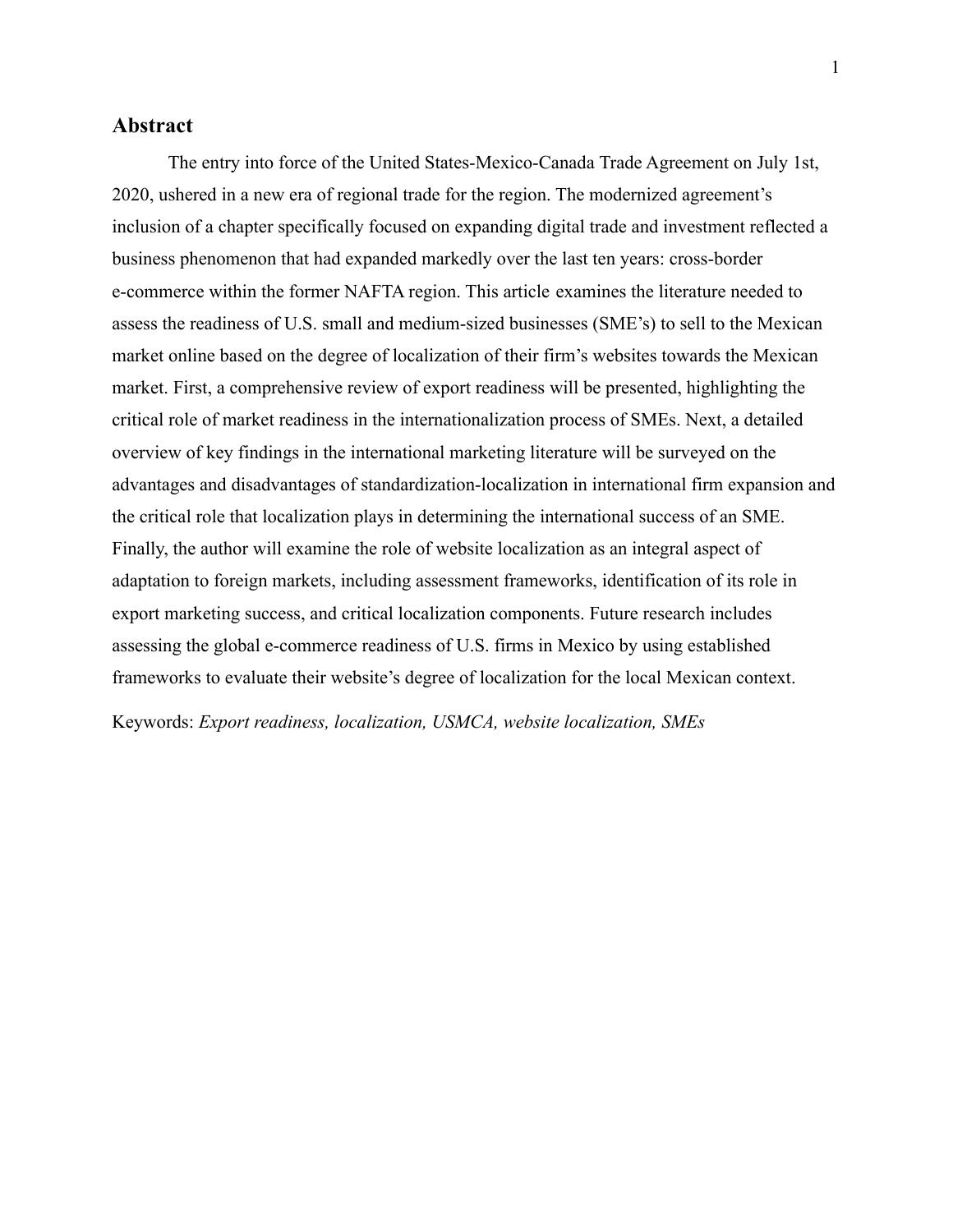### **Table of Contents**

| 1 Introduction                                          | 3              |
|---------------------------------------------------------|----------------|
| 2 Export Readiness                                      | $\overline{4}$ |
| 2.1 Defining Export Readiness                           | 4              |
| 2.2 Dimensions of Export Readiness                      | 5              |
| 2.3 Evaluating Export Readiness                         | 9              |
| 2.4 Export Readiness to SMEs' International Success     | 11             |
| 3 Localization                                          | 11             |
| 3.1 Standardization and Localization                    | 11             |
| 3.2 Importance of Localization                          | 14             |
| 3.3 Localization Factors                                | 15             |
| 3.4 Localization to SMEs' International Success         | 16             |
| 4 Website Localization                                  | 18             |
| 4.1 Defining Website Localization                       | 18             |
| 4.2 Measuring Website Localization                      | 20             |
| 4.3 Website Localization to SMEs' International Success | 22             |
| 5 Methodology                                           | 23             |
| 6 Discussion and Limitations                            | 25             |
| 7 References                                            | 27             |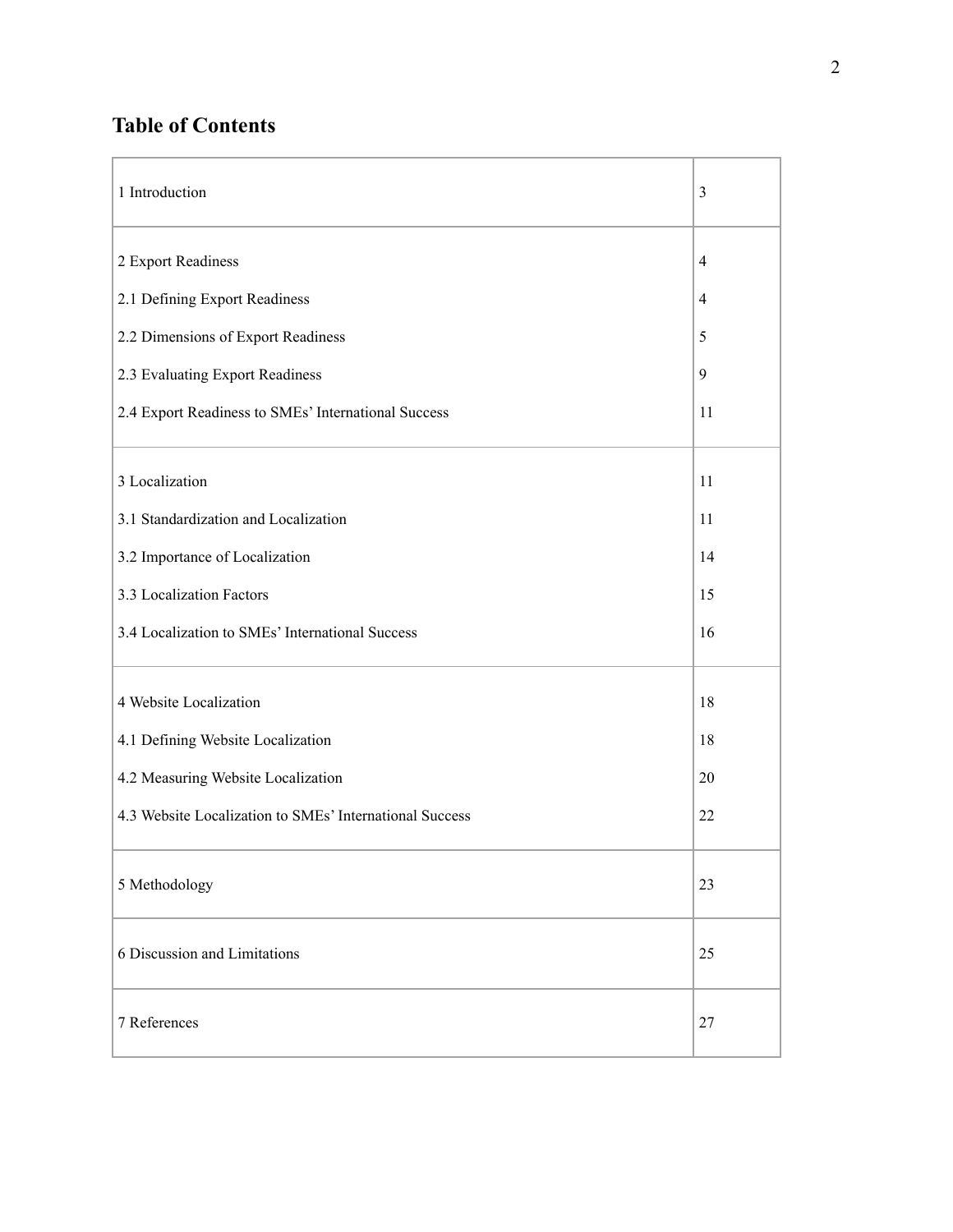#### **1 Introduction**

The implementation of the North American Free Trade Agreement (NAFTA) in 1994 lifted tariffs on most goods produced between the signatory countries, thus launching unprecedented levels of trade and investment between the United States and Mexico. Since then, Mexico has converted into our closest and most important trade partner. The novel United States-Mexico-Canada Trade Agreement (USMCA) created a new chapter on digital trade, unseen in NAFTA, with regulations on online consumer protection, electronic transactions, cybersecurity, and access to open government data (USMCA, 2020). A new era of trade fitting the rise of online commerce has created new opportunities and challenges for businesses to perform cross-border e-commerce. E-commerce within the USCMA region is expanding, as shown in 64% of mexican customers buying products online from the United States in 2019 (AMIPCI, 2020). Determining if American businesses are aware of this growth in online commerce can aid them in becoming knowledgeable of what aspects of their organization they should optimize.

There is much research on the internationalization of multinational corporations (MNCs) and their global strategies. This article mainly focuses on small-and-medium-sized businesses (SMEs) internationalization and the concepts they must consider to obtain successful e-commerce international performance. Oviatt and McDougall (1994) referred to global SMEs as *international new ventures* that "from inception, seek to derive significant competitive advantage from resource use and the sale of outputs in multiple countries." Oviatt and McDougall (1994) constructed a framework to conceptualize how firms evolve from organizations to sustainable international new ventures. To become a new venture, firms must internalize economic transactions and increase their use of alternative transaction governance structures to reduce the risk of asset expropriation. New ventures then have to gain foreign to location advantage to be considered international and secure unique resources to become self-sustainable. Also referred to as *born globals*, these firms strive to improve their international business performance rather than strictly gaining a competitive advantage (Knight & Cavusgil, 2004). SMEs can effectively meet the needs of small and specialized markets due to being dynamic, easily adaptable, and flexible. SMEs positively impact economic growth and competitiveness as their business initiative often leads to innovation. Unlike MNCs, SMEs possess relatively lower production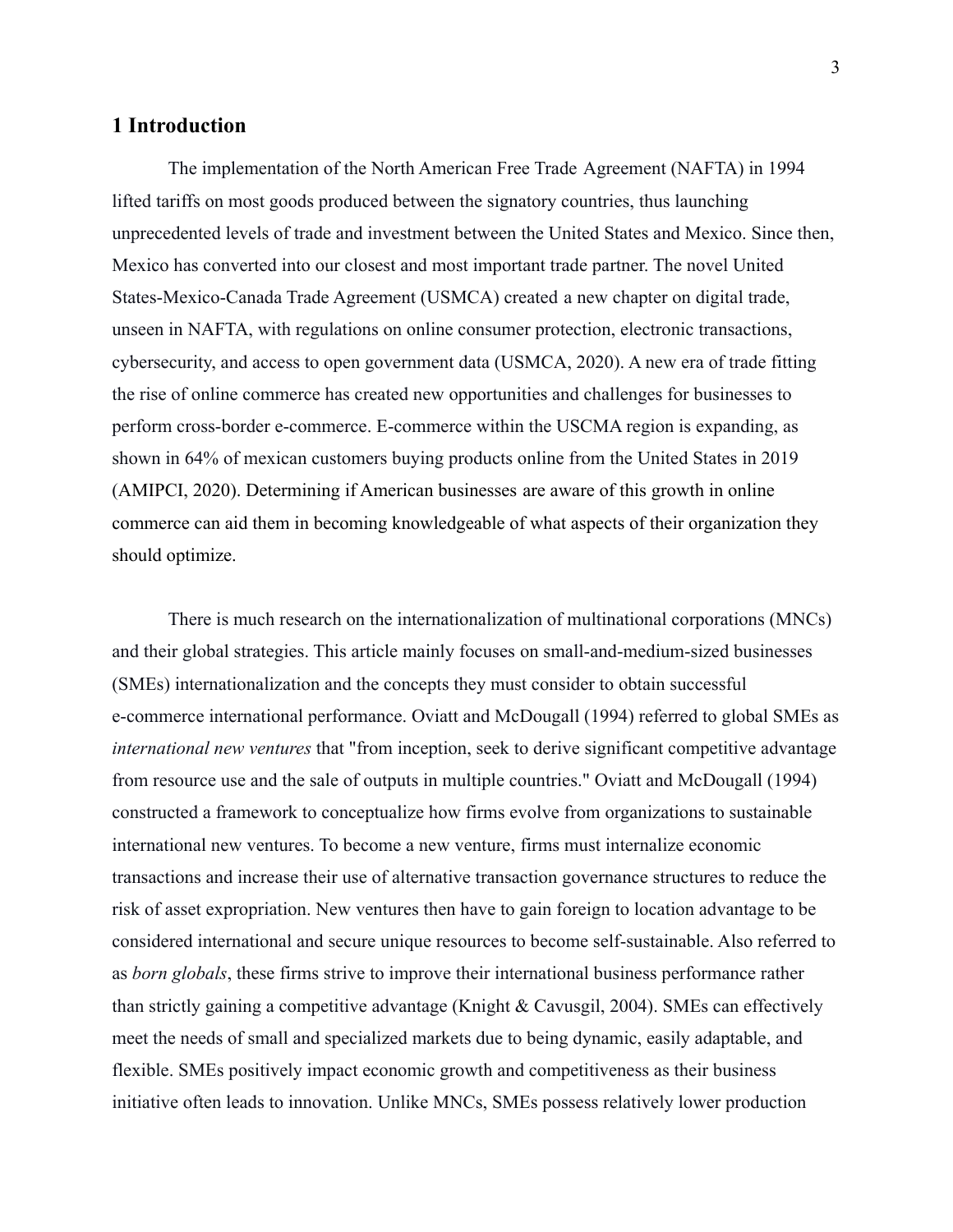costs, higher labor productivity, lower transportation costs, and efficient management (Petkovska, 2015). SMEs are vital forces of economic growth and employment due to their ability to quickly adapt to market changes, target niche markets, and bolstering innovation.

A lack of awareness and information has not permitted American SMEs to take advantage of the opportunities in the online marketplace provided by the new trade agreement. The aim is to assess whether US SME exporters can sell via cross-border e-commerce to Mexico. Assessing global e-commerce readiness involves examining website translation and localization, various international payment and shipping options, tax calculations, and supply chain management. The hypothesis is that SME exporters are not sufficiently prepared for cross-border e-commerce with Mexico. The assumption that bases this hypothesis is the short amount of time SMEs currently have experimented with the new USMCA regulations and the level of uncertainty most American SMEs still experience when dealing with e-commerce. In this article, an extensive literature review will examine the themes needed to assess whether US SMEs can perform e-commerce in Mexico. The themes analyzed are *export readiness* and its dimensions, *localization* and its importance to international success, and the necessity of *website localization* to culturally adapt web content.

#### **2 Export Readiness**

#### *2.1 Defining Export Readiness*

Analysis of empirical literature on the internationalization processes of small and medium-sized enterprises (SMEs) provides insights into the defining characteristics of export readiness. Knight and Kim (2009) identified the unique characteristics of small and medium-sized businesses in the internationalization process to possess fewer tangible human and financial resources than multinational enterprises (MNEs). Furthermore, SMEs' small scale and size allow for flexibility and versatility as they navigate international markets. Therefore, whether they are adept at the transition from domestic markets to international ventures is determined by export readiness. Tan, Brewer, and Liesch (2010) define export readiness as "the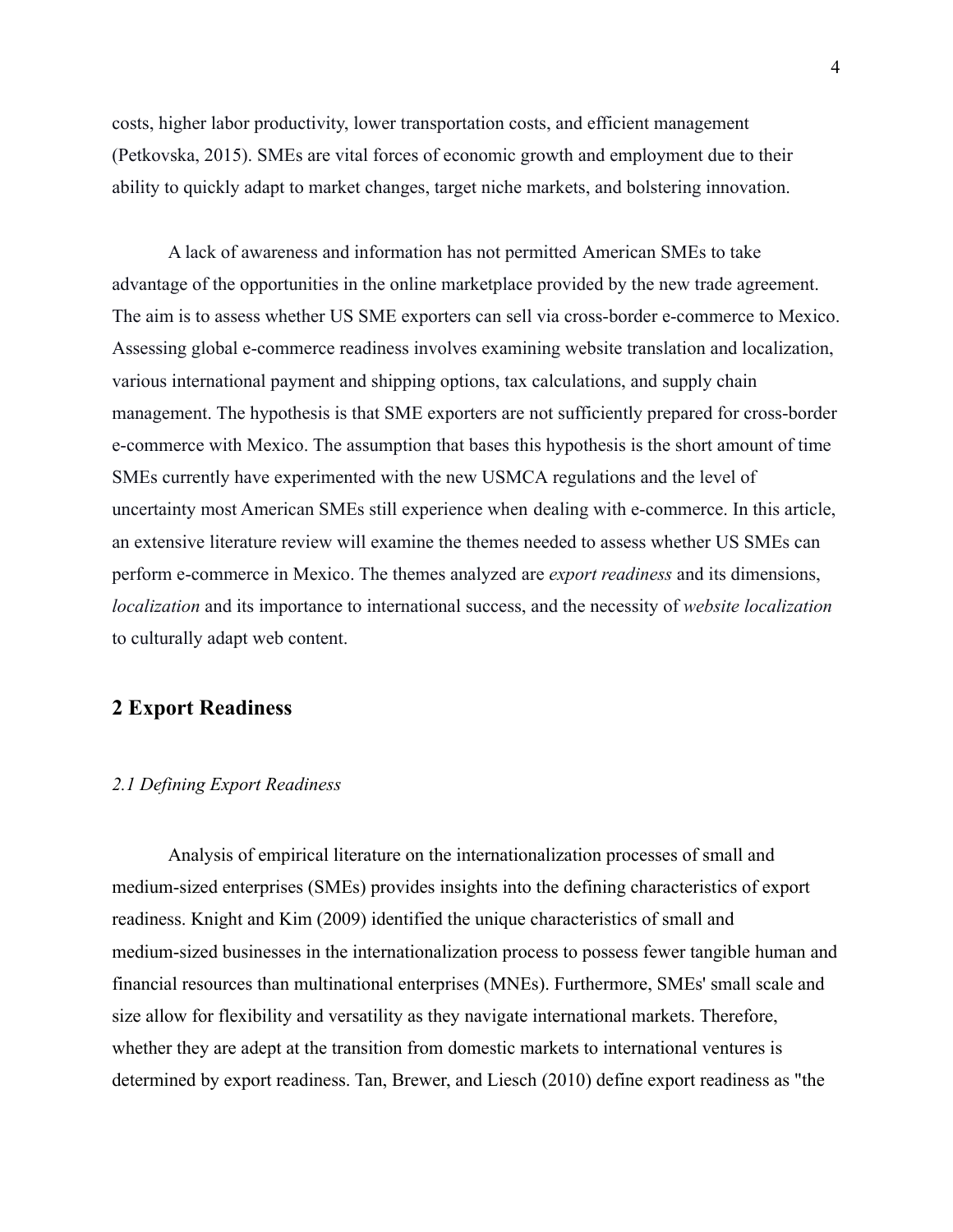internationalization readiness as a firm's preparedness and propensity to commence export activities overseas." As SMEs do not benefit from a vast and established line of resources as MNCs, research on export readiness has provided the most concise and beneficial assessment of a firm's ability and means to operate in foreign markets. A firm's readiness to export decreases the risk of allocating human and financial resources to a level of export operations that of the firm's current resource availability that is not supported (Zou, Kim, & Cavusgil, 2009). Vital dimensions and constructs comprise export readiness consistently across various literature, albeit with slight variations. (Knight & Kim, 2009, Zou, Kim, & Cavusgil, 2009, Tan, Brewer,  $\&$ Liesch, 2010).

#### *2.2 Dimensions of Export Readiness*

The critical dimensions of export readiness identify what resources a firm should possess before going international. Notably, Johanson and Vahlne (1977) developed the Uppsala model, one of the initial frameworks used to aid exporters in their internationalization process. Johanson and Vahlne identified that changes in a firm and its environments expose new problems if a firm lacks an appropriate routine to solve such unforeseen issues. Additionally, lack of knowledge and culture between countries reveals another obstacle to decision-making as a firm undergoes the internationalization process. To address these obstacles, Johanson and Vahlne constructed the Uppsala model that focuses on developing an individual firm through the internationalization process. They detailed how firms intensify their operations in foreign markets through a leading step-by-step process of gaining knowledge through experience. The model distinguishes between the state and changes aspects of internationalization variables. State aspect consists of *market knowledge* of foreign markets and operations and commits resources to foreign markets - *market commitment*. The commitment decisions and current activities a firm will act upon based on the state aspects compose the change aspect of the model. The model establishes the two dimensions a firm must consider before exporting, market knowledge and commitment. These dimensions are further elaborated upon to obtain a detailed analysis of the internationalization process.

The initial framework conducted an internal audit into management's goals alignment and a product's potential in foreign markets. Still, the minimal context was provided into how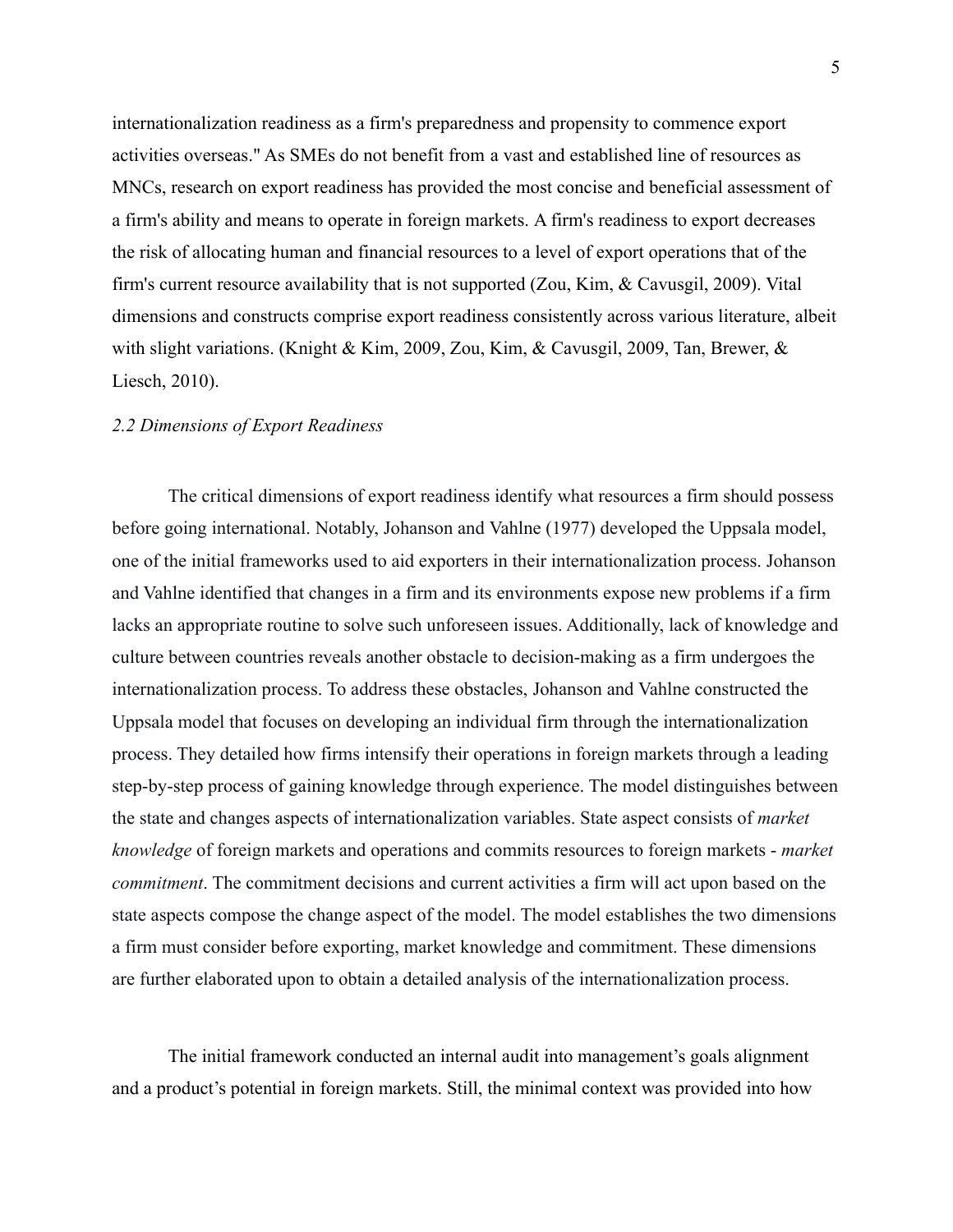these variables are determined. Cavusgil and Nason (1990) identified *organizational readiness*, firm's resources, commitment and motivation, and *product readiness*, the fit between product and prospective markets as the key dimensions to measure export readiness. These two key dimensions were later elaborated upon to provide a thorough assessment of a firm's export readiness. Organizational and product readiness attest to a company's substantial structure and its product's adaptability, respectively. Zou, Kim, and Cavusgil (2009) expanded upon these dimensions by listing key internal factors within these dimensions. Within organizational readiness, a firm must improve in the following categories: *human resources* by training and developing suitable employees; *export experience* by reviewing previous sales or requests for product information abroad; *financial resources* by accounting for R&D, legal fees, tariffs, warranties, transportation, and product modifications; *manufacturing capacity* to ensure capacity for export demand in addition to domestic demand; *marketing expertise* to gather knowledge of export markets, customers, channels, and competitors; *marketing intelligence* to collect knowledge on logistical costs, trade barriers, competitors' strategies, and risks involved; *technical knowledge* to analyze the strengths and weaknesses of a firm; and *planning and systems for internationalization* by thoroughly research and planning for the export venture (Zou, Kim & Cavusgil, 2009). To thoroughly evaluate product readiness, a firm must assess its product support (after-sales service, training, and information as key elements, consider logistical costs (can include packaging, shipping, storage, and insurance), and maintain a popular product line abroad (Zou, Kim, and Cavusgil, 2009).

To analyze an SME's means and stimuli to internationalize, Zou, Kim, and Cavusgil (2009) stressed the importance of an internal audit and included new dimensions to the export readiness concept. The areas analyzed in the audit of an SME are its competitive capabilities in the domestic market, motivation for going international, top management commitment, organizational readiness, product readiness, and company resources (Zou, Kim, & Cavusgil, 2009). First, Zou, Kim, and Cavusgil used *domestic competitiveness* as an indicator of competitiveness in foreign markets. By analyzing a firm's "defensive competitiveness" in their domestic market, one can infer their performance in the global marketplace. Defensive competitiveness is evaluated mostly by sales and distribution structure, sales revenues, number of employees, customer base, market share, and growth prospects. Second, *motivation* and *commitment* signal a firm's strategic intent to internationalize. These are mistakenly used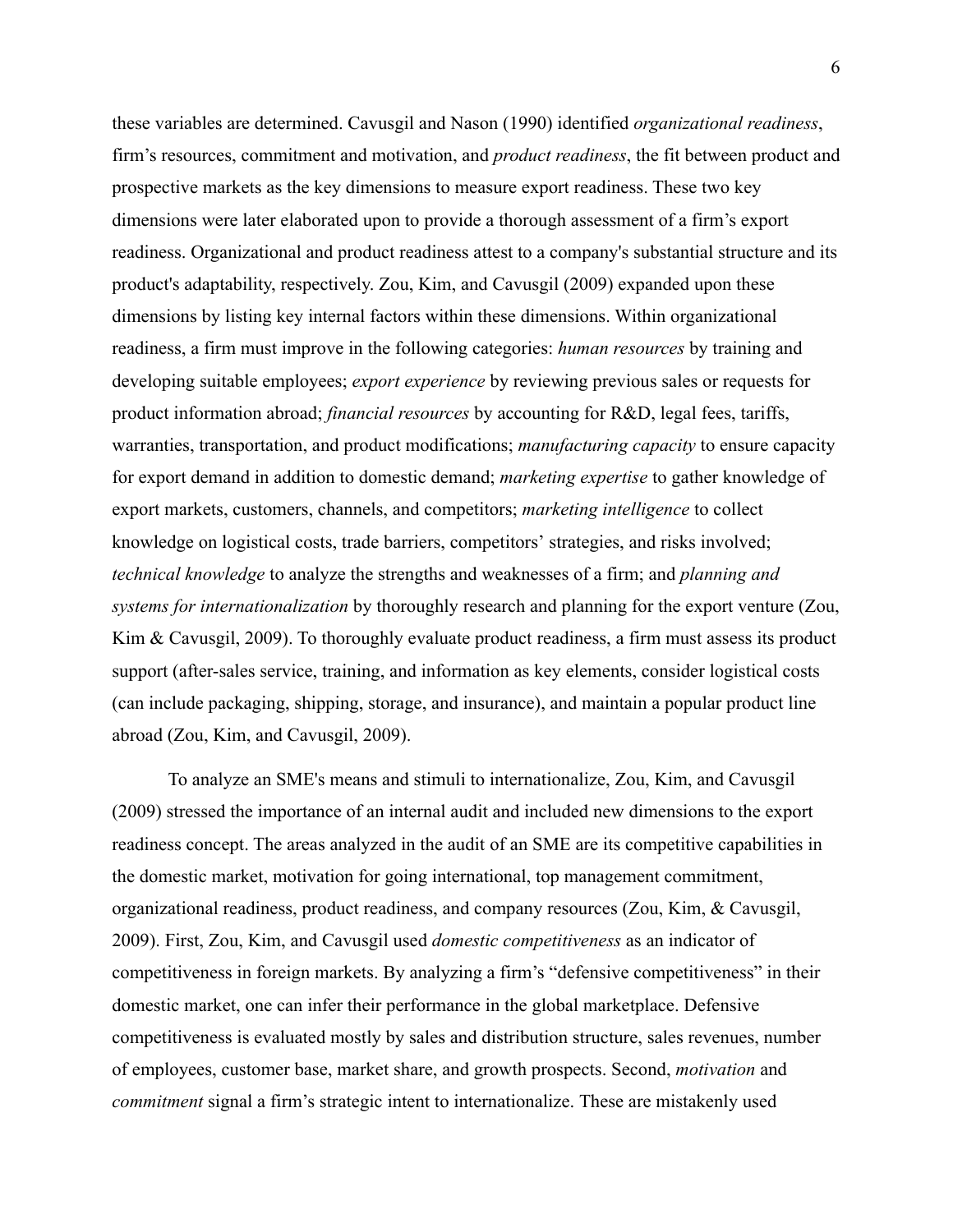interchangeably but are two different areas that mark the level of readiness of the internationalization process of a firm. Exporters who are proactively motivated focus on customer satisfaction, marketing strategy adaptation, competitive advantage and understand they must set critical objectives that are solid and sustainable (Zou, Kim, & Cavusgil, 2009). Commitments are a firm's export effort to achieve those critical objectives in a well-founded long-term strategy. Exporters should be willing to sacrifice short-term gains for longer-term recompense from its internationalization to ensure export success. By following these dimensions, a firm has a stable foundation to which commence the internationalization process. These dimensions of export readiness built upon the aspects of internationalization established by Johanson and Vahlne (1977) and the principal dimensions of Cavusgil and Nason (1990). New stages and dimensions of the internationalization process to determine export readiness would attempt to align these concepts.

Building upon these dimensions, the pre-internationalization phase is employed to complement the Uppsala model and adds dimensions to examine a firm's export readiness. Tan, Brewer, and Liesch (2007) reviewed the relevant constructs within the pre-internationalization phase. Any form of recognition of relevant information that impacts a firm's internationalization involvement is considered stimuli (Tan, Brewer, & Liesch, 2010). First, *internal stimuli* influence decision-making to internationalize due to proactive risk control, corporate goals, and competitiveness. For example, organizational commitment, managerial aspirations, possession of distinctive products, and excess capacity. Second, e*xternal stimuli* influence decision-making through competitive pressures, such as heightened domestic competition, inquiries from foreign customers, or encouragement from business partners (Tan, Brewer, & Liesch, 2010). Third, the *attitudinal/psychological commitment* construct measures how a firm is willing to stake its resource commitment towards internationalization and how the information presented through stimuli is acted upon (Tan, Brewer, & Liesch, 2010). Fourth, the *firm's resources* construct highlights the amount of intangible and tangible resources a firm decides to invest in the internationalization process (Tan, Brewer, & Liesch, 2007) and, with said resources, how it can sustain long-term sustainable competitive advantage (Andersen & Kheam, 1998). Lastly, the *lateral rigidity* construct, the limited perception of stimuli factors and biased search leading to scarcity of information (Tan, Brewer, & Liesch, 2007) and causes inelasticity in decision making (Tan, Brewer, & Liesch, 2010) for a coherent internationalization process (Tan, Brewer, &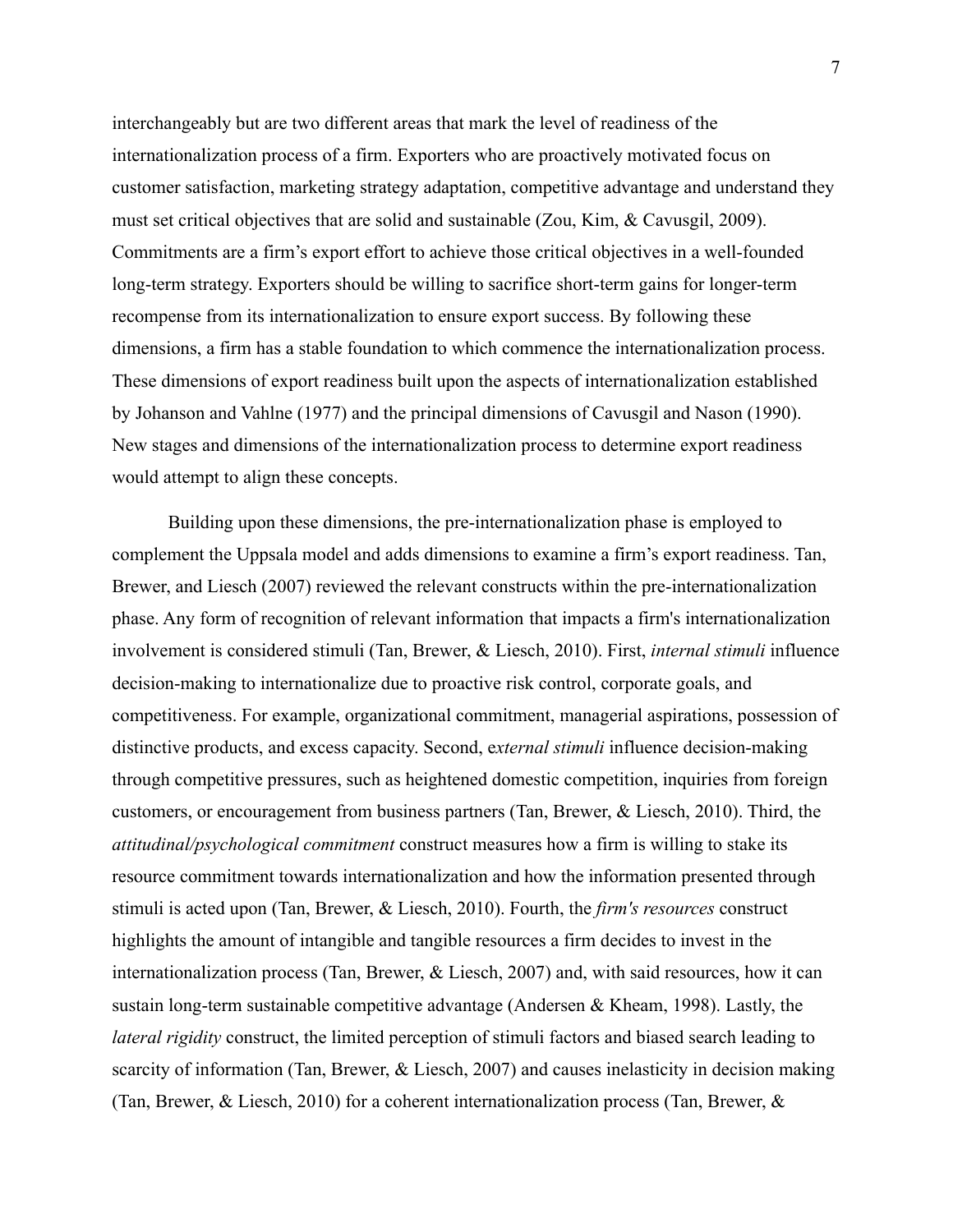Liesch, 2007). These constructs uncover why a firm decides to go global and whether it possesses the means to do so.

The most recent research by Gerschewski, Scott-Kennel, and Rose (2020) expanded upon the dimensions within the pre-export period. They reevaluated the export stimuli on why an SME turns international and concluded that internal stimuli directly impact export readiness over external stimuli from competitive or market pressures, as Tan, Brewer, and Liesch (2007) suggested. They sent one thousand surveys (9.6% response rate) to members of top management teams of New Zealand SMEs from the manufacturing industry to determine their export readiness based on antecedents of export readiness, inward internationalization, pre-export preparation, and export performance. Gerschewski, Scott-Kennel, and Rose (2020) concluded that inward internationalization, such as importing before export initiation, has no bearing on export readiness. Within pre-export preparation, export planning and the formalization of export activities (Gerschewski, Scott-Kennel, & Rose, 2020) are proven to be associated with export readiness. These elements of pre-export preparation respectively demand a rational approach to exporting and preparing a firm's organizational structure as it pertains to exporting. Their findings reassure export stimuli and preparedness as critical dimensions for export readiness.

Pre-export preparation also includes the inward examination of SMEs' international motivations, skills, and resources. Accordingly, Knight and Kim (2009) conceptualized International Business Competence (IBC) to reveal how SMEs effectively perform business in foreign markets. Within IBC, strong international orientation stimulates focused goals in foreign markets (Knight & Cavusgil, 2004), international marketing skills serve international customers effectively (Knight & Kim, 2009), international innovativeness spreads novel products of interest to international markets, and international market orientation coordinates between a firm's inter-functionality, customer and competitor orientation. Accordingly, these constructs describe the means an SME possesses to verify their resources and lateral rigidity.

Dimensions of export readiness have connected and elaborated upon each other to create a coherent checklist to determine a firm's export readiness. To enumerate, Cariou and David (2014) developed an international qualification framework with the following six overall dimensions with their respective criteria. First, *management competencies*, referring to knowledge and experience in foreign markets, which assimilates with Knight and Kim's (2009)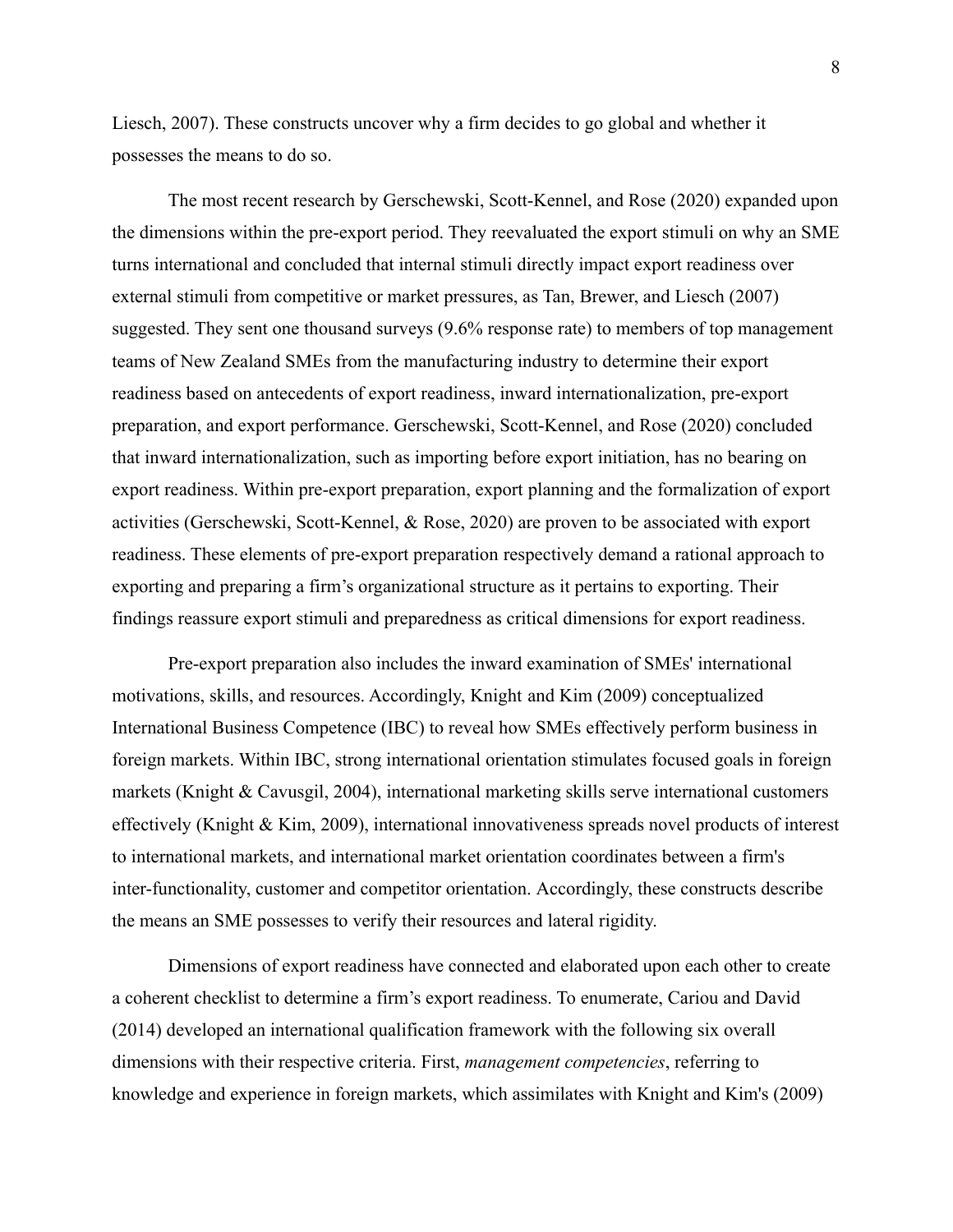international orientation and market orientation. Second, *heritage*, defined as a firm's global recognition and presence, and intellectual property held in foreign countries before exporting (Cariou & David 2014), Gerschewski, Scott-Kennel, and Rose (2020) conclusions on inward internationalization refuted as a necessity to the internationalization process. Third, *established digital presence* and *business relationships*. Fourth, o*fferings focused on assets*, similar to firm resources (Tan, Brewer, & Liesch, 2007), and SMEs product adaptability, linking with Zou, Kim, and Cavusgil product readiness (2009). Fourth, once again attributed to firm resources, *means of operational capacity*, and available capital. Finally, Zou, Kim, and Cavusgil (2009) initially examined the *engagement of top management*, then Tan, Brewer, & Liesch (2007) redefined it to include their level of risk tolerance. Still, empirical measurement of these dimensions is required to allow researchers to assess a firm's export readiness.

#### *2.3 Evaluating Export Readiness*

The previous section identified the dimensions of export readiness but provided minimal context on measuring these dimensions. This section presents the tools utilized and developed throughout the literature to determine an SME's export readiness empirically. Exporters formulated empirical tools to assess export readiness. Cavusgil and Nason (1990) used organizational readiness and products readiness as measures to the CORE (Company Readiness to Export) software used as a decision-support tool to aid small businesses to identify their strengths and weaknesses in the context of exporting. The PC-based tool adopted by the U.S. Department of Commerce evaluates an SME's internal strengths and weaknesses in the exporting context (Zou, Kim, & Cavusgil, 2009). The program guides the user through questions that measure export readiness dimensions and compares their results with an ideal exporter. The software provided a weighted score out of 100 and classified a firm into nine possible scenarios with a unique set of recommendations for each. Furthermore, Knight and Kim (2007) created a formula to calculate intention to export. The independent variables included in the formula are a competitive advantage, organizational readiness, and perceived relative risk (Knight  $\&$  Kim, 2007). Moreover, researchers developed additional tools to measure dimensions within export readiness further. For instance, Tan, Brewer, and Liesch (2007) constructed an export decision matrix to pinpoint the possibility of an SME undergoing the internationalization process. The matrix determines the type of firm based on its level of resource commitment to export and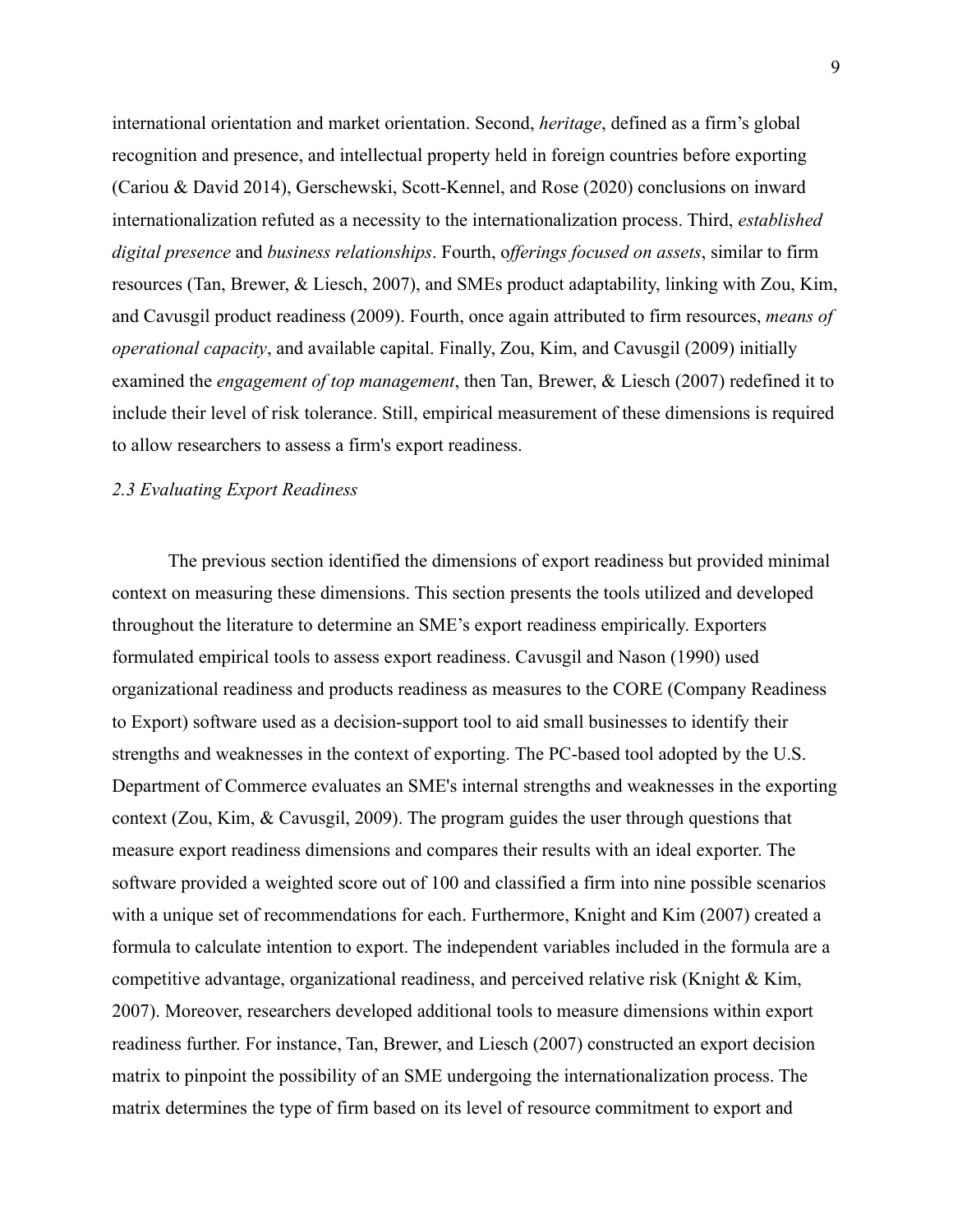global readiness (Tan, Brewer, & Liesch, 2007). However, the matrix required testing to verify that its constructs add value to the dimensions of the pre-internationalization phase. In addition, Tan, Brewer, and Liesch (2007) reframed the Uppsala-based internationalization model to assess the commitment decision of an SME. Within the model, an SME must pass the four dimensions detailed in the previous section of the pre-internationalization phase to top management in the form of a questionnaire survey (Tan, Brewer, and Liesch, 2007). Then, a firm that possessed all dimensions would be considered export-ready, and depending on the level of resource commitment, it would be considered an internationalized firm. For an SME to be considered export-ready, it must pass through a series of stages and checklists to transition to the internationalization process.

Researchers quantify these dimensions through subjective responses from management in the form of surveys or focus groups. The following tools to evaluate export readiness developed frameworks from which empirically measure export readiness dimensions. Tan, Brewer, and Liesch (2010) elaborated on their export readiness evaluation by constructing an export readiness index (ERI) refined with eight factors. The drivers and inhibitors extracted (market similarities and advantages, growth and profits potential, limited growth and profits, market evaluation and assessment, satisfaction, complacency, aversion to changes, limited knowledge and experience, managerial competence, network membership, and ties) ran through logistic regression in SPSS. The analysis helped identify the most critical predictors of an SME's preparedness and propensity to export (Tan, Brewer, & Liesch, 2010). Finally, Carious and David's (2014) CHROME (acronym of the first letter of each export readiness dimension) SME XYZ framework not only evaluates an SME's internationalization capacities, but it applies in dual phases, an international qualification, and international validation. The SMEs are categorized into classes depending on their scores out of 200, which verify whether they impasse, entry-level pass, or mid-level pass into the internationalization process. These tools measure the dimensions of export readiness to provide a concise determination of the stage in which an SME finds itself. However, it is left to explore the dimensions of international success to link with those of export readiness.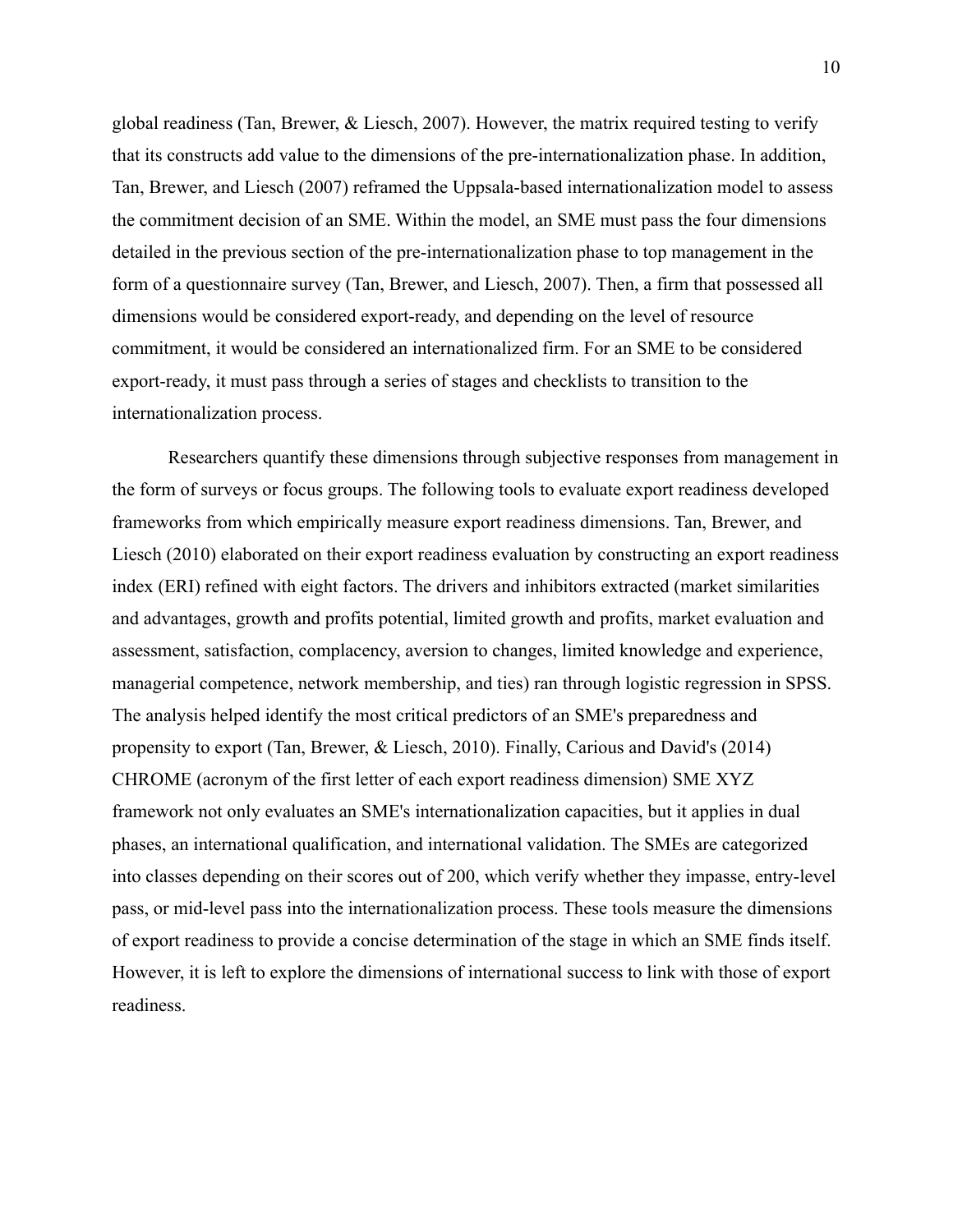#### *2.4 Export Readiness to SMEs' International Success*

The following sub-section analyzes the factors that connect export readiness to an SME's international success. First, Tan, Brewer, and Liesch's (2010) ERI findings demonstrated that growth and profits potential positively correlate with exporting readiness. Limited knowledge and experience and minimal market evaluation and assessment negatively correlate with exporting readiness. However, from these findings, there is not much indication of what composes successful international performance. Nonetheless, Knight & Kim (2009) have identified global market share, sales growth, profitability, and export intensity as quantitative performance indicators of success in international markets. Observing these indicators aid in understanding if an SME does possess the qualities of IBC.

Export readiness can beneficially influence these indicators. Studies found dimensions of export readiness having positive associations to a firm's international success. Recently, Gerschewski, Scott-Kennel, and Rose's (2020) study showed empirical support for the positive relationship between export readiness and the sample firm's initial export performance. Furthermore, the study demonstrated significant support for a positive relationship between the formalization of export activities and marketing-related export readiness. Finally, there is empirical support for the positive relationship between export readiness and the sample firm's initial export performance. This section's critical dimensions and tools reaffirm SMEs' organizational and product planning requirements before entering foreign markets. Export readiness is an essential criterion for successful firm internationalization.

#### **3 Localization**

#### *3.1 Standardization and Localization*

Analysis of literature on the localization-standardization debate in international marketing provides critical insights on how foreign firms prepare to adapt their organizations and products to foreign markets. Commonly defined as the strategy in which a firm accounts for local consumer preferences and institutional mandates, *localization* is diverse across the international market and adapts its marketing mix to complement the consumer needs and wants (Alhorr, Singh, & Kim, 2010). Its counterpart, *standardization,* is defined in literature as the strategy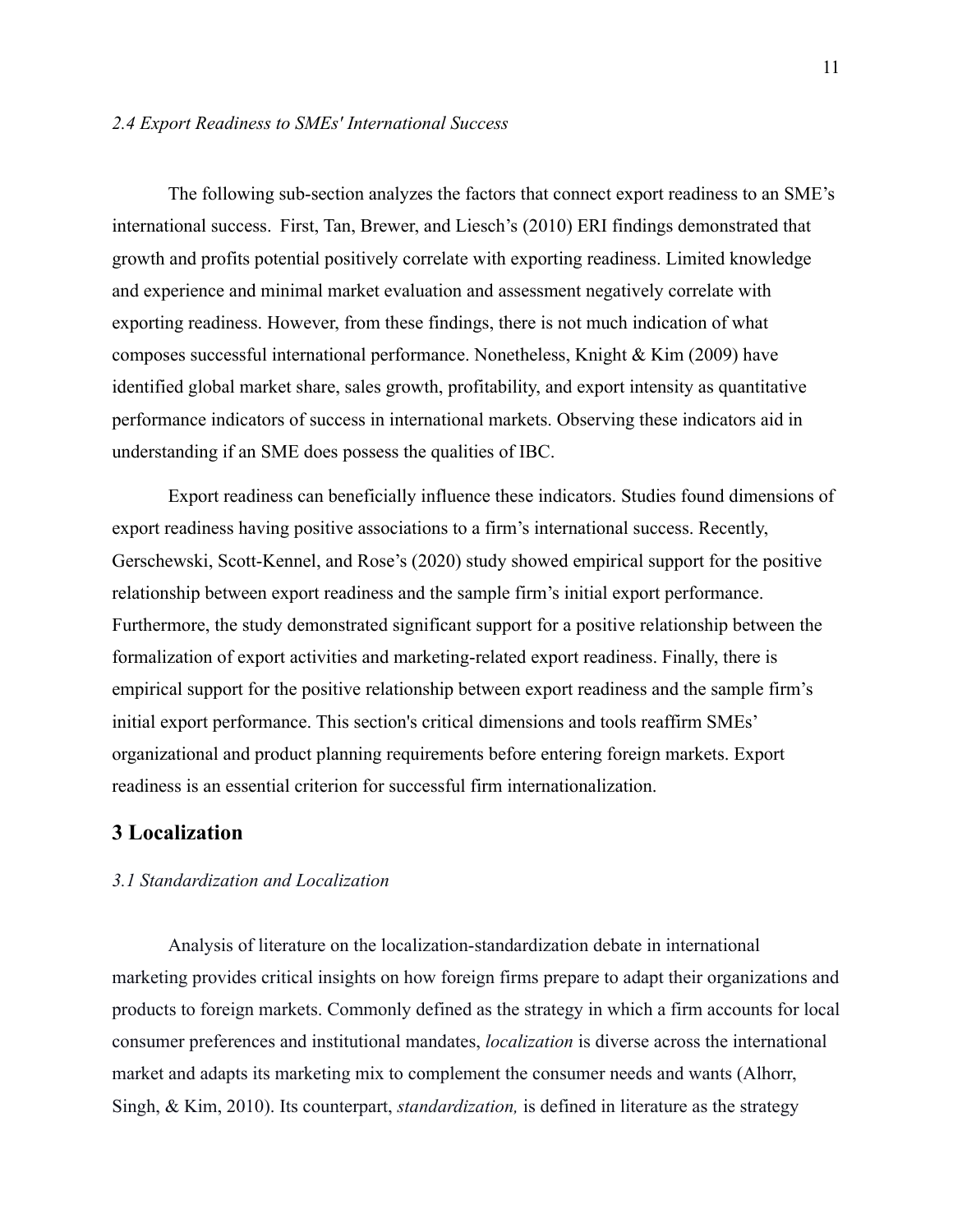whereby a firm treats the international market as homogeneous (Alhorr, Singh, & Kim, 2010), and as a result, uses a standard product, price, distribution, and promotion program with little to none modifications (Jain, 1989).

Jain (1989) noted standardization occurs within the marketing program, composed of various marketing mix elements. Jain (1989) identified the critical elements in the marketing program as the following: product design, product positioning, brand name, packaging, retail price, advertising message, creative expression, sales promotion, media allocation, the role of salesforce, management of salesforce, the role of intermediaries, type of retail outlets, and customer service. These marketing program components can be used as part of a localization strategy, even though Jain identified them for standardization. From the marketing mix, Kotler (1986), who recommends localization, presented labeling, packaging, materials, colors, name, product features, advertising themes, media, execution, price, and sales promotions as the quintessential marketing elements adapted in the international marketplace.

Advocates for standardization argued that technology had forced the world toward a converging commonality resulting in the emergence of global markets for standardized consumer products. These standardized products being advanced, functional, reliable, and low priced (Levitt, 1983). Levitt (1983) suggested companies should act as global corporations instead of multinational corporations, operating at resolute consistency to maintain low relative costs instead of adjusting products and practice at high relative costs. Standardization's main advantages are the conservation of financial resources and maintaining stable marketing and operating plans. By conserving the amount spent on product customizations and having a single streamline of production and supply chain, a firm can maintain resources otherwise spent on product specifications. The exact process applies to marketing, as firms can focus on obtaining the most profit out of a single target market instead of diverting and attending to the preferences and necessities of various markets. Adding to Agrawal's timeline, Levitt (1983) argued that the current phase of globalization maintains customers' preference for world-standardized products no matter market research to national or regional tastes. Overall, the standardization approach can serve as a cost-efficiency strategy, and create greater brand identification across the globe and ease management and operations (Papavassiliou & Mitchell, 1997; Samiee & Walters, 2003).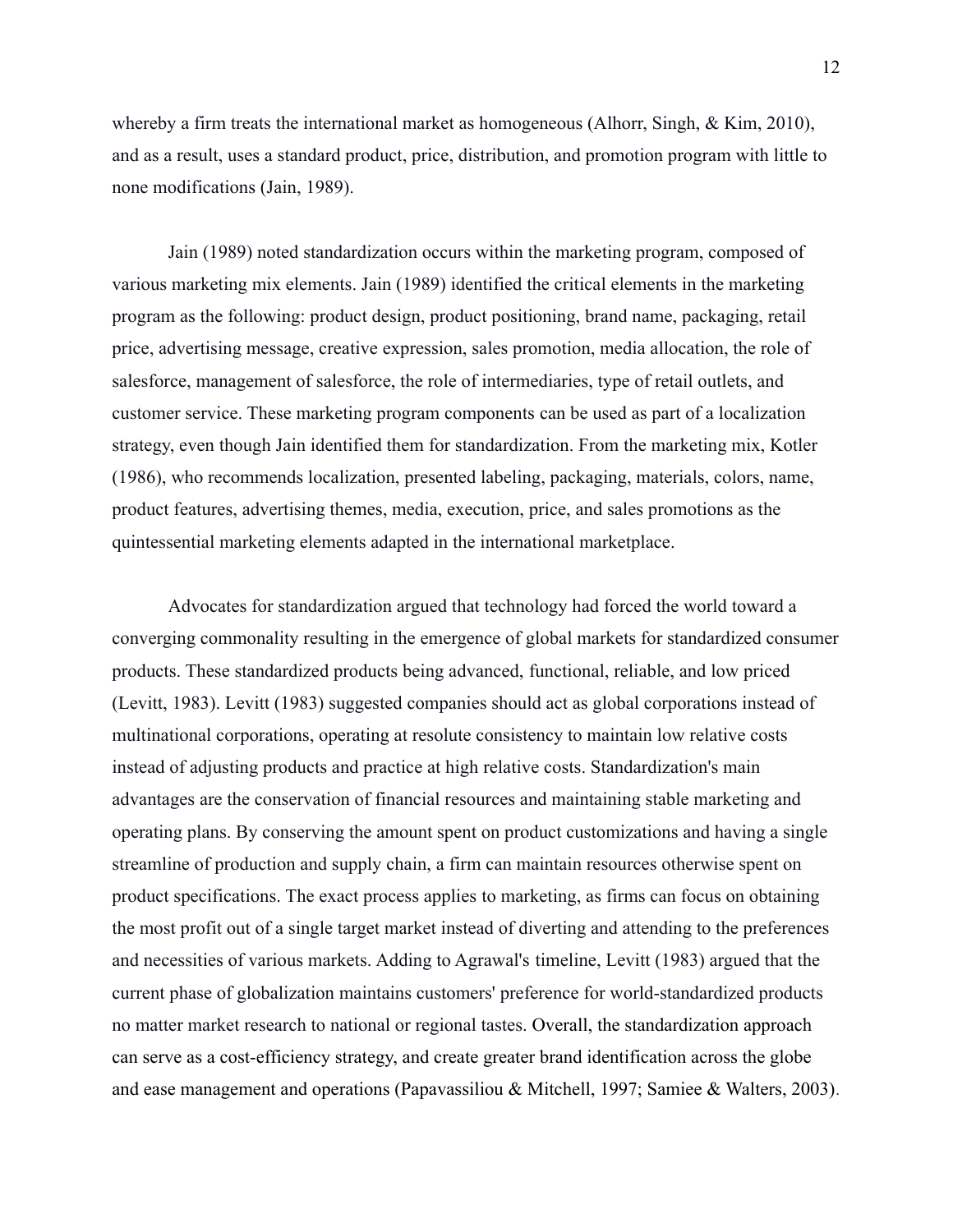Still, Levitt (1983) mentions a deterrent for standardization in the form of economic nationalism. Conservative trade practices, special tax aids, or restrictions for home market products can construct barriers that hinder the pace of the globalization of markets on which standardization depends.

Standardization can come in two forms in the internationalization process: designing a product and using practices from the domestic market or designing one product and marketing program for the global marketplace (Kotler, 1986). The first form can come across as chauvinistic due to ignoring abundant global marketing opportunities. By focusing on a homogeneous system across international markets, a company could potentially fall victim to insiderization. Ohmae (1989) defined insiderization as the process of replicating a home-country business system in a new market. A common conflict of insiderization is a misplaced home-country reflex, when headquarters intervenes on foreign operations, thus slowing progress and eventually receiving disappointing IBC indicator results. The second form consists of researching and developing one set of product and marketing features that would consistently function in the worldwide marketplace (Kotler, 1986). Ohmae (1989) mentioned a method in which a company would add up all the national preferences and divide by the number of countries. However, Ohmae disregarded this method, explaining that consumers do not like average tastes and aesthetic preferences. Consumers want their products to be optimized to their specific needs and wants and could care less about consumers' preferences in other countries. Furthermore, Jain (1989) stated that across-the-board standardization is an unthinkable practice. An average product requires four to five adaptations, from the previously mentioned marketing elements, at the planning stage before exporting (Kotler, 1986). On the other hand, localization can serve as a cost-saving strategy by reducing the lack of local insensitivity that could lead to financial losses or the cost of modifying the marketing mix (Alhorr, Singh, & Kim, 2010). Thus, localization can build better customer relationships that could lead to potential increase in sales (Agerbo & Byklum, 2011). A firm implements a standardization or localization strategy based on the advantages and disadvantages based on the aforementioned advantages and disadvantages.

The degree to which an international firm employs a standardized or localized strategy is determined by its structural and organizational characteristics. Barlett & Ghoshal (1998) divided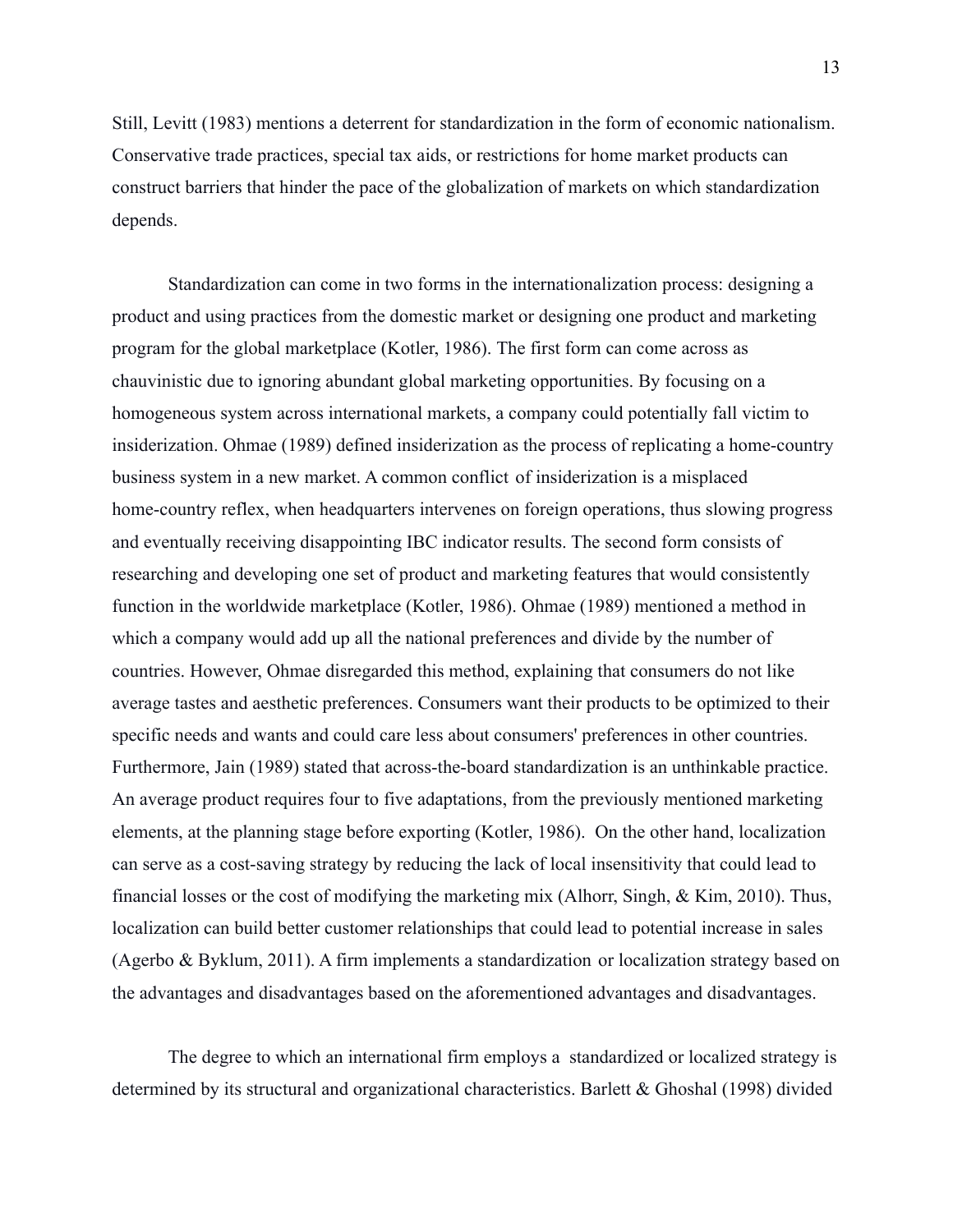MNCs into three classifications depending on their degree of localization or standardization. Firms that manage a portfolio of multiple countries are sensitive and responsive to environmental forces, and developed strategic postures and organizational capabilities to address such forces are referred to as *multinational companies. Global companies* use a standardized strategic approach to treat the world market as an integrated whole, whose units of analysis solely consist of the global operating environment and worldwide consumer demand. *International companies* transfer their country of origin knowledge and structure into foreign markets, whereas headquarters maintains considerable control over the subsidiaries but allows independence and autonomy to a certain extent. Finally, Bartlett & Ghoshal (1998) proposed a *transnational* solution that involves a mixture of centralized and decentralized decision making with a need to adapt to satisfy local needs. Bartlett & Ghoshal (1998) claimed that global integration, local differentiation, and innovation had obligated firms to respond to multiple strategic competencies and break away from traditional management. These companies respond to pressures of local responsiveness and to reduce costs. Localization strategy is a mode that allows firms to survive these pressures and change their organizational model, as seen with multinational and transnational companies.

#### *3.2 Importance of Localization*

The world is at a semiglobalization phase that requires managers to adjust to consumer demands repeatedly. Ohmae (1989) emphasized that effective global operations mandate equidistance of perspective following the golden rule to see and think global first primarily. Ohmae (1989) added that environmental factors do not drive globalization, such as diversification and competition. Instead, globalization is driven by consumers, who currently want to purchase the best and cheapest products, regardless of country of origin. Still, adaptation can mitigate political or competitive forces altering international marketing strategies due to organizational change. *Organizational change* is the difference in form, quality, or state over time in an organizational entity (Greenwood and Hinings, 1996). Given that organizational change is a given inevitability in all institutions, firms can experience change ranging from radical and convergent or between revolutionary and evolutionary at various scales (Alhorr, Singh, & Kim, 2010). As organizational change occurs, localization can aid a firm to coexist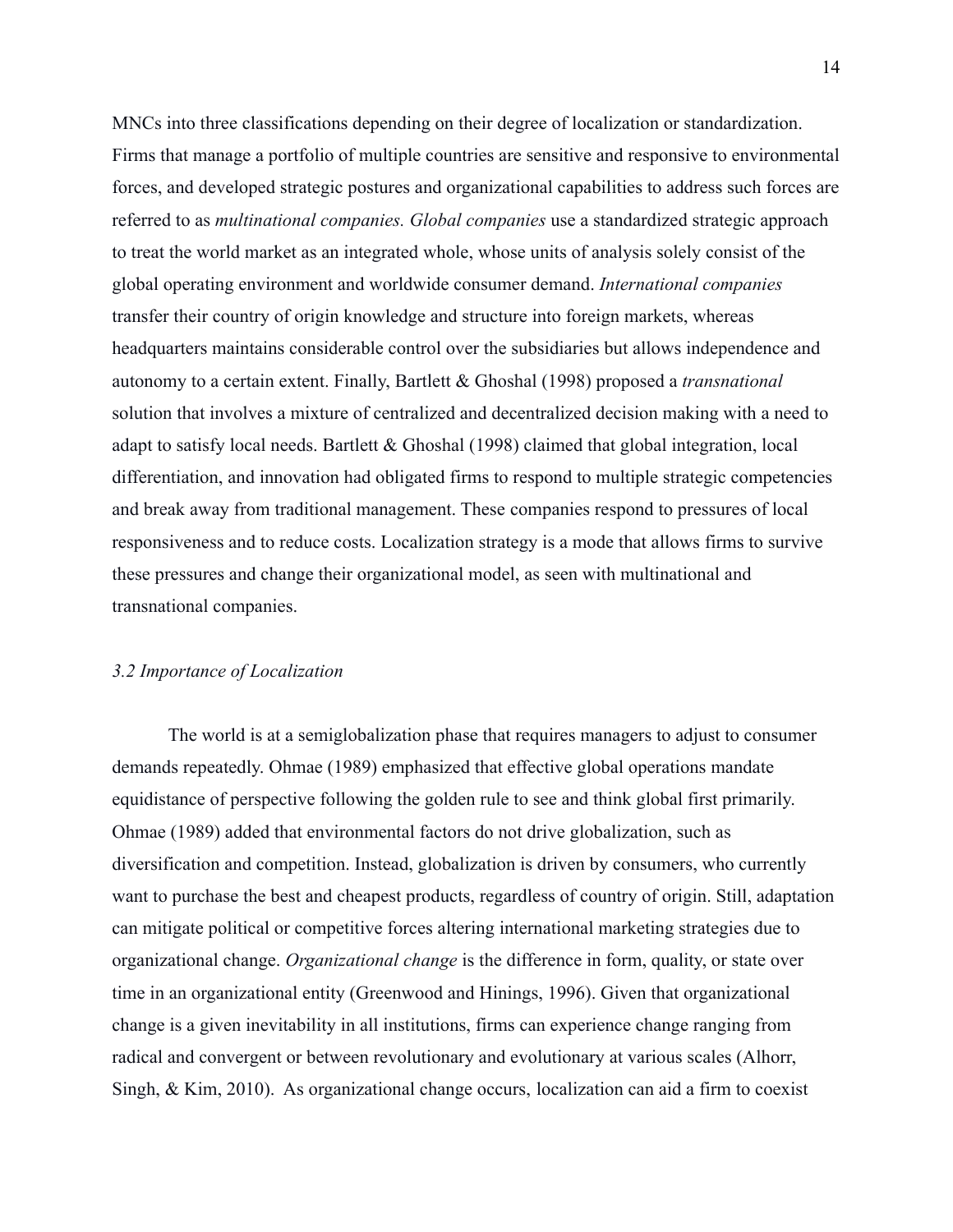with these external forces it cannot control. Overall, consumer preferences and characteristics diverge across countries leading academicians to favor localization as the preferable advertising strategy abroad (Agrawal, 1995). SMEs are subject to shifts in consumer preferences and environmental forces, which are composed of several factors. A valuable lesson in developing an international business strategy is to live by Ohmae's golden rule with the addition of adaptation, hence embracing "think globally, but act locally."

#### *3.3 Localization Factors*

Several factors have influenced the decision-making process of marketers on whether a firm localizes or not its international advertising. Whether a firm standardizes or localizes has been a longstanding debate for several decades within the international business community. Agrawal (1995) provided an overview of the stance of academicians and practitioners on this debate from the 1950s to the 1980s. Practitioners have been the most experimental in this dispute, shifting twice from adaptation to standardization. First due to increased exposure to foreign goods, then turned back to adaptation as nationalistic forces trended, following a second reversal to standardization due to the rise in multinational ad agencies and growth of ad agencies in under-developed countries. On the other hand, academics have consistently advocated for an adaptation approach or contingency approach (Agrawal, 1995). The political environment and consumer preferences have acted as the recurring factors that have historically driven localization and standardization.

The degree of localization of international advertising depends on the factors affecting an SME's organization and product. First, Kotler (1986) explained the concept of *psychic distance* used by international managers to judge how much customization a marketing program and product might need in a foreign market. The three forces within psychic distance are: product dissimilarity, the extent customers require special product features, buyer behavior dissimilarity, the extent customers vary in resources and buyer behavior; and environmental dissimilarity, the extent environmental factors vary across countries (Kotler, 1986). The degree of localization depends on the similarity of psychic distance between an SME's country of origin and its host country. Second, Jain (1989) listed the factors that influence a firm's marketing program as the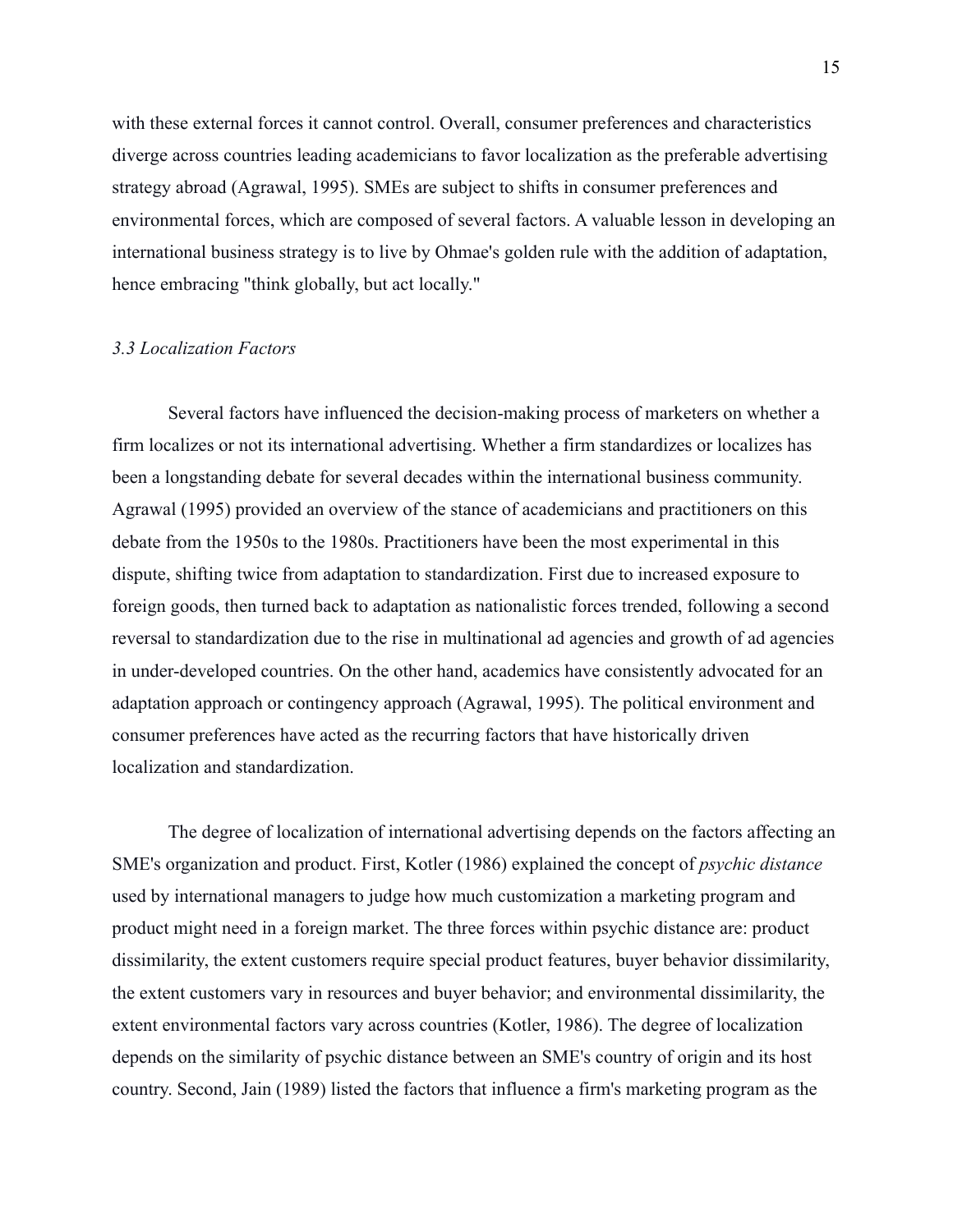host country's target market, market position, nature of product, environment, and organization's products. Unlike Kotler, Jain prioritized components of the marketing mix to judge the level of modifications a marketing program or product would require for exporting. Third, Samiee, Jeong, Pae, and Tai (2003) classified factors affecting advertising programs into external and internal determinants. Marketers observe consumer similarity, market (macro-environment) similarity, advertising infrastructure, and competitive position within *external determinants,* relatively following Kotler's physic distance. Within *internal determinants*, marketers focus on a firm's country of origin, global identity and branding, organization coordination and control, and the size of the subsidiary. Fourth, Constantine, Sae ed, and Marios (2006) elaborated upon environmental factors influencing the marketing program as macro-environmental and micro-environmental. *Macro-environmental* factors impact the marketing program elements as large societal forces in shifts in the economy, regulations, technology, and customs and traditions of the host country. *Micro-environmental* factors affect a company's ability to function in foreign markets, including customer characteristics, marketing infrastructure, the product's life cycle, and the intensity of competition. Micro-environmental factors focus on consumer behavior and internal determinants of a firm. Finally, organization change encapsulates the factors influencing a marketing program mentioned in Samiee, Jeong, Pae, and Tai's (2003) external determinant and Constantine, Sae ed, and Mario's (2006) macro-environmental factors. When institutional change occurs in a host country, firms are obligated to alter their strategies to seize opportunities, keep up with the competition, or avoid the risk of submitting to the threats that come with said institutional change (Alhorr, Singh, & Kim, 2010). These factors can unexpectedly evolve, thus requiring SMEs to adjust their marketing programs or products.

#### *3.4 Localization to SMEs' International Success*

Export readiness demands localization, as it requires product adaptability as part of product readiness and modifications of an SME marketing program as part of organizational readiness. Despite the extent of cultural or environmental similarity between a firm's country of origin and host countries, studies have shown that, in practice, localization is more favorable than standardization for international success. Samiee, Jeong, Pae, and Tai (2003) found that despite the relative cultural similarity across markets in Southeast Asia, the extent and the drivers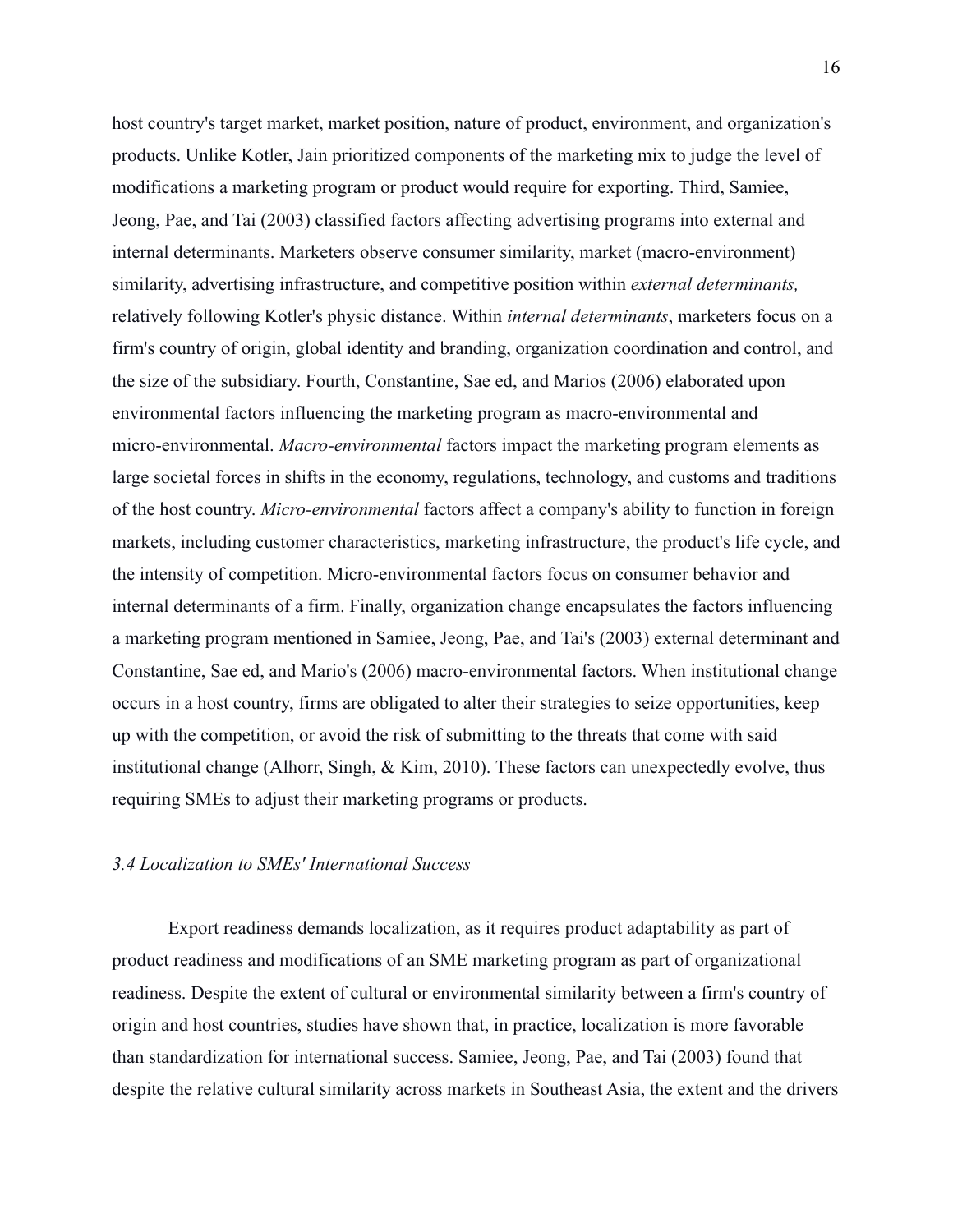of the advertising program in the subsidiaries of American, European, and Japanese MNCs are vastly dissimilar. Firms prefer to pursue a localization strategy even in markets where standardization is rational due to cultural similarities. Additionally, Cheon, Cho, and Sutherland's (2007) meta-analysis of international marketing/advertising research concerning standardization versus localization marketing approach across North America and Asia, and North America and Europe markets showed results in favor of localization. In addition, their results support positive associations between localization and the following concepts: target market, market positioning, environmental factors, agency-related moderators, and advertising message. These cases demonstrate firms need to adapt their marketing programs, strategies, and products to specific markets for favorable internationalization processes.

SMEs are required to adapt various aspects of their marketing program, their digital presence gaining utmost importance. Alhorr, Singh, and Kim (2010) suggested that the extent of change in global e-commerce strategies depends on the nature of the environmental variations, such as those mentioned in Constantine, Sae ed, and Marios' (2006) macro-environmental and micro-environmental factors. Localization can enable SMEs to modify their strategies and structures to match the periodical changes of their context. As technology evolves, the necessity for SMEs to localize their web content becomes more apparent. The means SMEs can measure the impact of localizing their websites for international markets is by tracking website traffic, web usage behavior, and getting ahold of novel web metrics (Alhorr, Singh, & Kim, 2010). SMEs should be aware of new opportunities and restrictions created from recent developments in trade agreements, increased internet usage among consumers, and execution of digital regulation. Websites within a marketing program are no longer regarded as a luxury but instead as a necessity. Even more, a localized website based on the factors mentioned has greater potential for international success. As Singh and Pereira (2005) stated, "web localization and cultural customization of websites is not only desired but should be an important part of companies' global strategy, as global online consumers prefer local content adapted to their unique language and cultural preferences."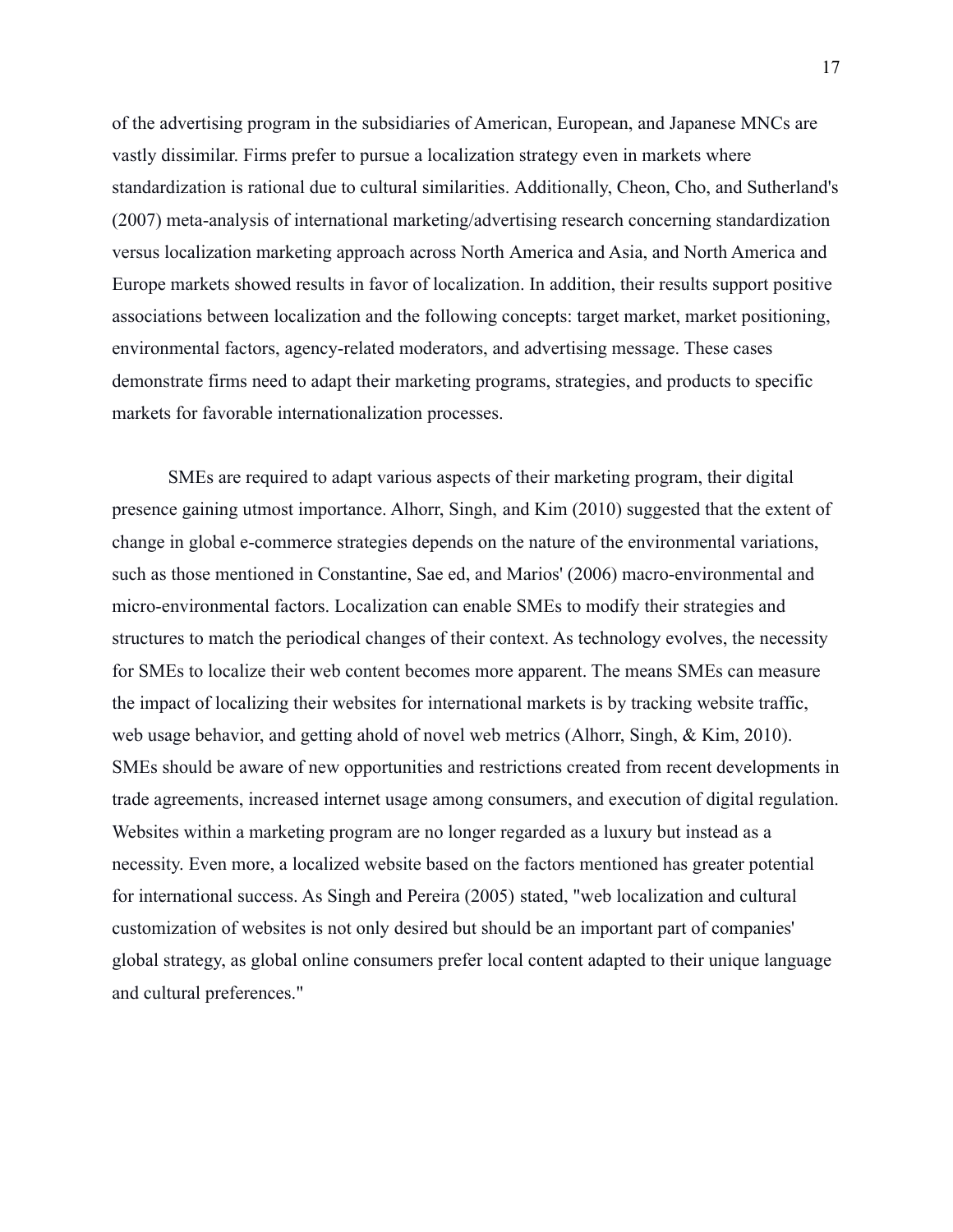#### **4 Website-Localization**

#### *4.1 Defining Website Localization*

A key component of marketing localization within an SME intending to internationalize is localizing their web content. SMEs should be concerned with ensuring the output of content in their website matches the end-users needs and wants. Matthaiakis and Gibb (2006) coined this strategy as the repurposing of content, consisting of three approaches. The first approach is *customization* which adapts content for different channels instead of for different users. The second approach is *personalization,* which requires users' information and input to adapt content and layout to satisfy their specific needs. Most important to our research, *localization,* which focuses on communities of users to meet their language, culture, and other more general needs. In the matter of internationalization, website globalization, the process of developing customized global websites (Agerbo & Byklum, 2011), attempts to achieve "cultural congruence" by reflecting a website to a target country's culture (Singh & Baack, 2006; Vyncke & Brengman, 2010). Within website globalization, there are two complementary processes: *website internationalization*, which uses global websites that support front-end customization through back-end technologies, and *website localization,* which also supports front-end customization but adapts websites to meet the needs of specific international target markets (Singh & Pereira, 2005; Agerbo & Byklum, 2011). Website localization is a critical component of export readiness by targeting critical international markets and accounting for an SME's resources and commitments.

When localizing a website, there are various integral factors to adapt and elements that require modifications. The most generic factors to localize based on a target country's culture include date order, language, colors, icons, images, and legal requirements (Matthaiakis & Gibb, 2006). The more subtle and not so obvious are a web page's layout, text length, navigation mode, currency, measures, characters, and examples (Agerbo & Byklum, 2011). These elements are modified to emulate a country's form of communication from a linguistic and psychological sense. The objective is to make the target market comprehend the information on a website and persuade them to purchase a product or contact its services. Though, these element adaptations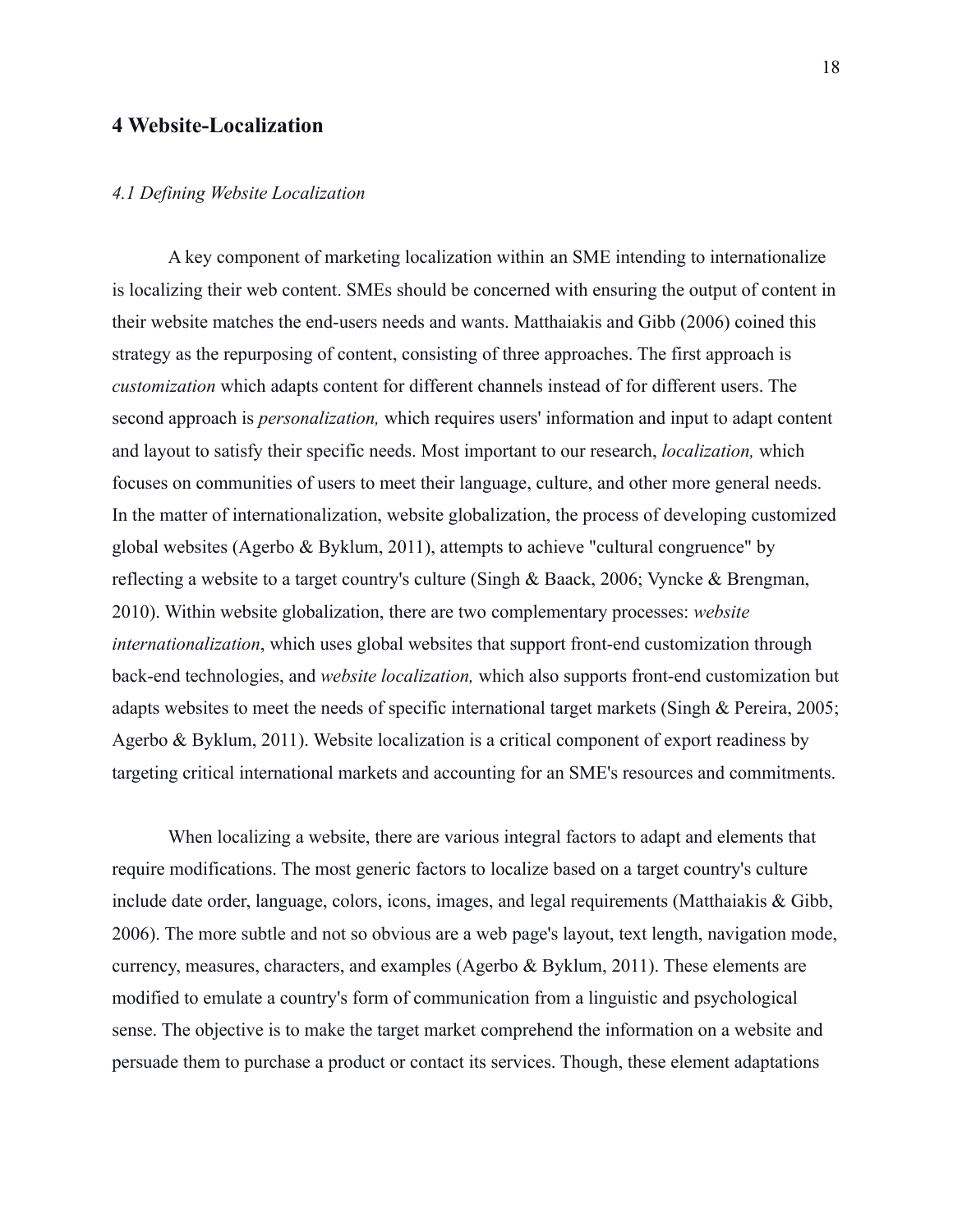should not remain fixed as website adaptation's constant drivers shift depending on a target country's macro-environmental forces and other external determinants.

Firms must constantly adapt their websites due to changes in a target countries' national cultures. Steenkamp (2001) identified two types of cultures found between countries. *Meta cultures* are less crystallized and do not share many commonalities between countries as much as between communities between countries (Hannerz, 1990). Emerging global cultures grow as modernity, technology, freedom, and individual choice become prioritized. *Micro cultures* are less homogeneous due to factors such as individualization and migration. Micro cultures preserve cultural heterogeneity that allows for developing a natural culture that creates its unique behaviors and patterns among its citizenry (Steenkamp, 2001). Knowing which type of culture a country belongs can help marketers determine the extent and thoroughness of localizing their websites for specific regions. Website localization depends on the level of cultural similarity between countries. A website may target two nations that share the same language but differ on cultural values, which may negatively influence the decision-making process. Understanding cultural differences is vital to predicting consumer behavior online.

Among cultural differences, cultural values are the most impactful on consumer behavior and how consumers interact with websites. Caprese, Capece, and Di Pollo (2014) argue that the internet is not a culturally neutral communication medium. Users are more attracted to content that reflects or reinforces their beliefs and biases. There are cultural markers within a website that will aid in engaging users to optimize website adaptation based on a target market's cultural values, which include: language, layout, symbols, animation, content and structure, colors, images, and information of the organization (Moura, Singh, & Chun, 2016). The influence of these cultural markers on a user's perception of online stimuli analyzes their attitude towards the site, online trust, purchase intention, satisfaction, web page viewing pattern, and willingness to travel (Moura, Singh, & Chun, 2016). Adapting a website's elements based on a target market's cultural specifications influences users' experiences and expectations. So, when localizing websites for the Mexican market, there are cultural-specific components and values to consider.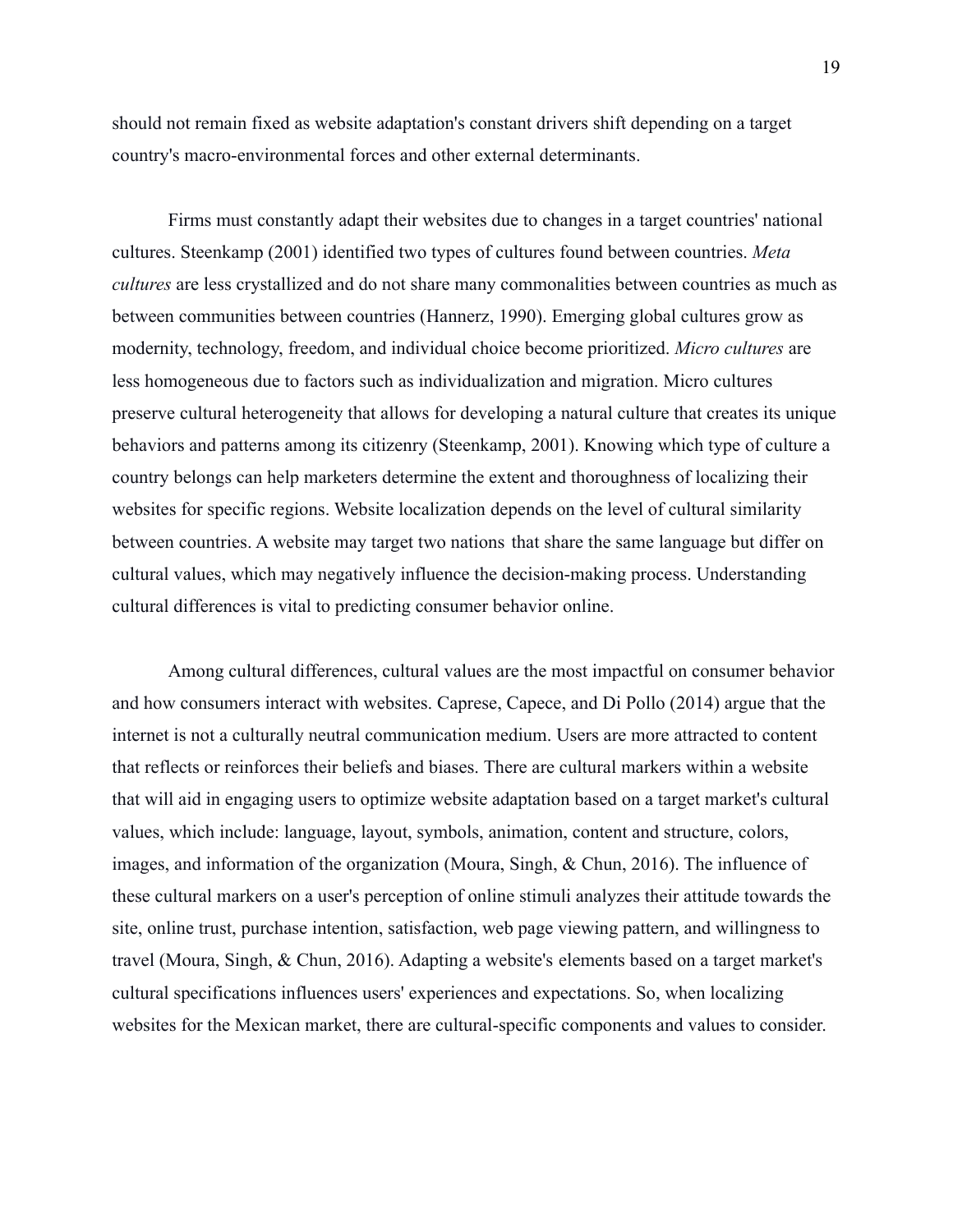The Mexican target market has cultural values that influence their consumer behavior when navigating a website. Mexican web pages differ from American web pages in family theme, tradition theme, use of local terminology, proper titles, and rank or prestige (Singh & Baack, 2006). Furthermore, a study by Singh and Baack (2008) to generate an experiential account of US Hispanic consumers web design expectations using the focus group method found the core themes and ideas desired from the Hispanic community include: family values, giving back to the community, inform people of their home country, use Hispanic role models, legitimacy and prestige of the company, use of proper form, show of diversity, explore gender role differentiation, and ease of navigation. The findings showed more commonalities than differences within US Hispanic online preferences, proving they share a relatively similar set of beliefs and expectations for website design and content (Singh & Baack, 2008). Firms targeting Hispanic markets have identified these themes as critical in their website content and layout for outstanding user experience.

#### *4.2 Measuring Website Localization*

Analysis of methodologies used to assess a website's degree of adaptation provides critical insights on how SMEs should localize cultural elements and what dimensions they should use. Researchers' leading national cultural frameworks for measuring website localization are Hofstede's and Schwartz's cultural dimensions. *Hofstede's* framework contains four relevant dimensions: *individualism/collectivism* (the relationship between the individual and the group), *power distance* (the degree of social inequality), *masculinity/femininity* (social implications of gender), and *uncertainty avoidance* (the approach of uncertainty in economic and social situations) (Steenkamp, 2001). Likewise, *Schwartz's* framework examines societal issues within three dimensions: *autonomy* (relations between the individual and the group), *egalitarianism* (assuring responsible social behavior), and *mastery* (the role of humankind in the natural and social world) (Steenkamp, 2001). Baack and Singh (2007) aimed to statistically confirm that these cultural typologies applied to the studies of marketing communication and whether they aided in creating culturally adapted websites. An amalgamation of Hofstede and Schwartz frameworks best explains culture's influence on web communication. Thus, their ability to be used as measurements for website localization. Furthermore, Steenkamp (2001) suggested four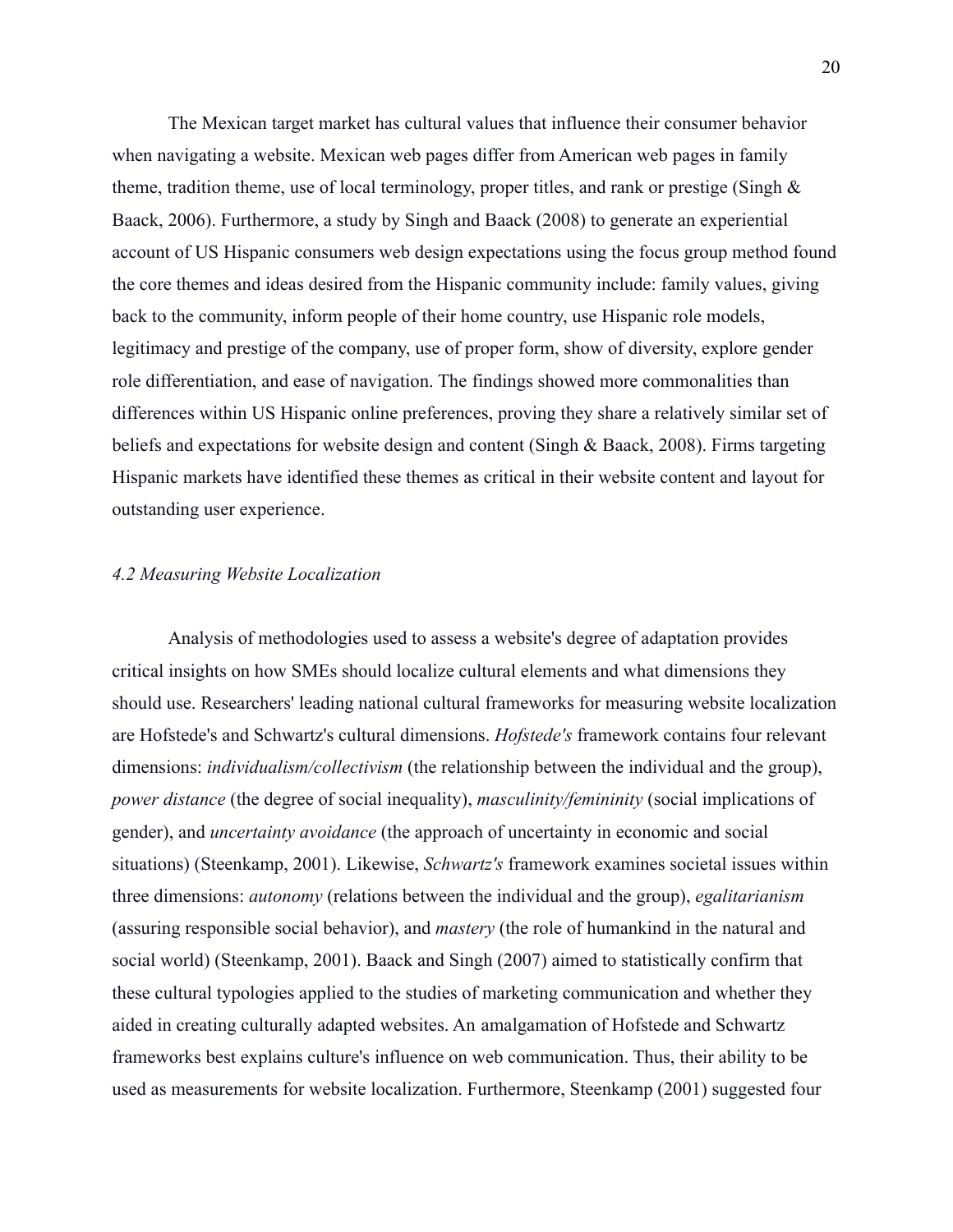national cultural dimensions derived from Hofstede and Schwartz's frameworks: autonomy versus collectivism, egalitarianism versus hierarchy, mastery versus nurturance, and uncertainty avoidance. These cultural frameworks aided researchers in categorizing firms based on their level of website localization.

A number of different frameworks have been set forth to determine the degree of localization and commitment of firms. For instance, Maathaiakis and Gibb (2006) developed a two-by-two matrix to test the breadth and depth of localization of websites in the Greek exporting sector. This matrix divided companies into four categories: *Flounderers* who made little to no attempt to localize their website, *Fishers* who made some attempts to adapt their website by translating their sites into languages of their target markets, *Focusers* who concentrated on a few number languages to enhance translated content with additional localization features, and *Farmers* who addressed the needs of their target markets through large-scale localization. Eventually, results showed that most Greek companies fall under the Flounderer category, showing minimal attempt to localize their web content. This matrix provides a wide-scale overview of the level of website localization but provides little information on which elements within a website should localize.

Singh and Boughton (2005) proposed five levels of website localization with more context on which elements should adapt and which ones are left neutral. The first level is *standardized websites* with the same web content and uses the same language for domestic and international customers. The second level is *proactive websites* that are similar to standardized websites but with contact information on international subsidiaries and activities. *Global websites* are the third level of website globalization that contain contact information on foreign subsidiaries and operations and a description of the activities carried out in those foreign countries. Fourth, *localized websites* that, in addition to global websites, contain a foreign country-specific time, date, zip code, and number formats. Finally, *highly localized websites* are highly constructed and optimized for country-specific requirements and preferences based on foreign users' needs and institutional mandates. This classification of websites determine whether businesses are localizing their websites based on the elements aforementioned within each category. Agerbo and Byklum (2011) utilized this classification in their research to determine if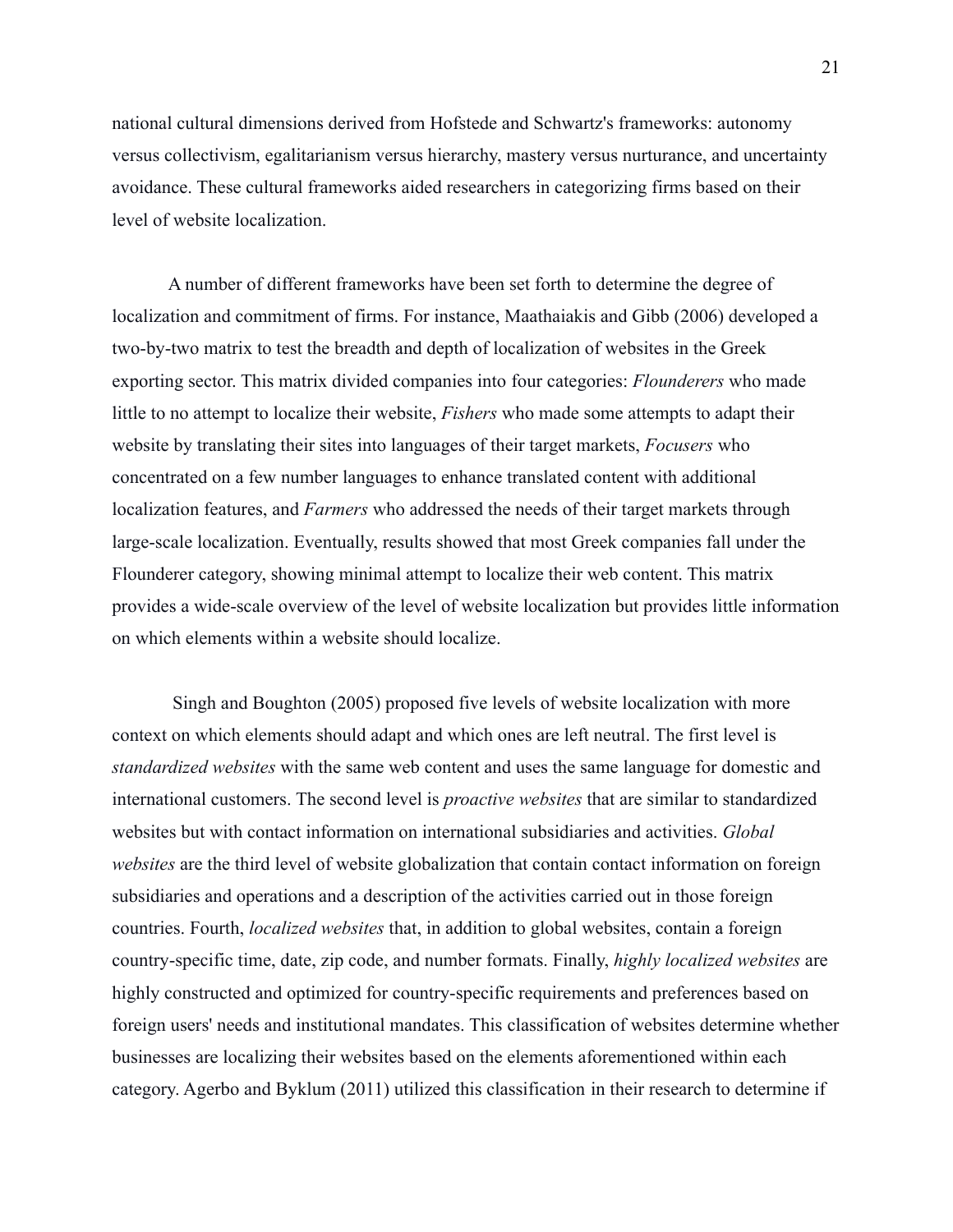American firms localized their websites towards the Norwegian market. Their study found that 50 out of 155 international firms fell under the localized and highly localized categories, showing that American firms made minimal localization efforts. On the other hand, Singh and Boughton (2005), using their classification of websites, found that countries such as Switzerland, Netherlands, Sweden, and the United States do highly localize their websites, especially within the consumer software, electronics, entertainment, and durable consumer industries. This classification framework can determine the level of website localization of US SMEs toward the Mexican market, similarly as Agerbo and Byklum (2011) and Singh and Boughton (2005) utilized in their research.

#### *4.3 Website Localization to SME's International Success*

Website localization is a critical component of market localization, which, as seen in the previous section, is a vital factor for global market success. For example, Calabrese, Capece, and Di Pollo (2014) proved that companies operating in Portugal, Brazil, Macau, and Angola need specific cultural adaptation of their websites for each country, despite cultural similarities and sharing the same language. They concluded their study by recommending that web design complies with the hosting country's cultural values. In addition, localized websites show a more significant positive reaction among users. Snelders, Morel, and Haverman (2011) hypothesized that culturally adapted homepages to a local industry style would be perceived as more trustworthy and generate a more favorable impression than unadapted homepages. They used four groups of individuals who tested different versions of a new homepage. The homepage was either adapted or unadapted based on industry style and localized to Spain or Germany. Results demonstrated that users preferred adapted homepages and had a clear and positive effect on trustworthiness and attitudes towards the homepage. Another example of website localization's effect on international market success is a study by Xin-Song Shi and Wen-Juan Xu (2020) on whether Chinese brands culturally adapt their overseas websites. They tested websites developed for the US market by analyzing cultural dimensions by Hofstede, being individualism/collectivism, masculinity/femininity, and uncertainty avoidance; and Schwartz, being hierarchy and harmony. The study confirmed that 14 out of 31 Chinese brands had significantly customized their websites toward the American market. These localized brands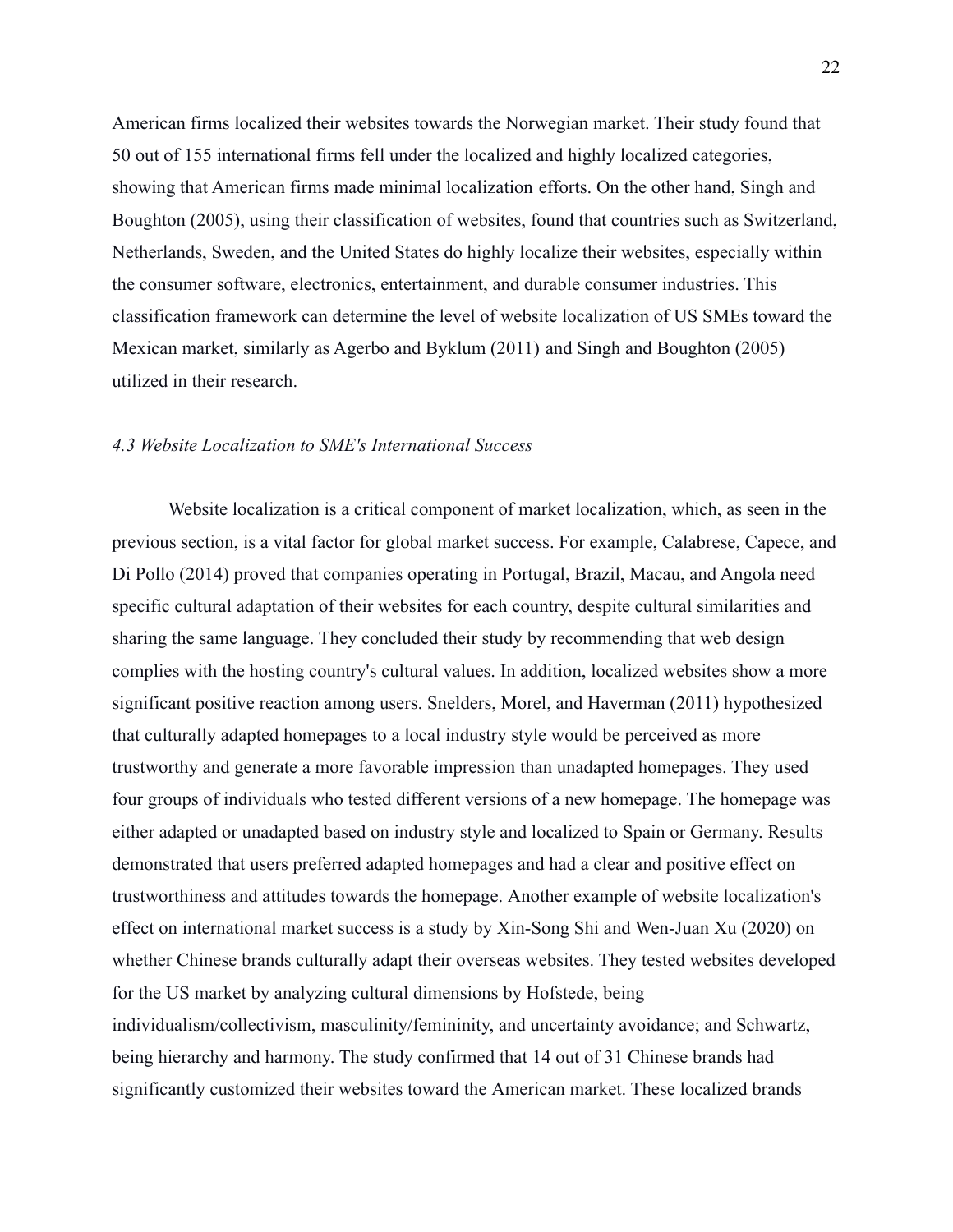happened to be among the top-ranking in their overseas revenue. These authors show significant evidence that firms with localized websites have antecedents in being successful targeting overseas markets.

Localized websites are an essential part of a company's success in international endeavors, as proven in their effectiveness in attracting international consumers. Website localization is a necessity in international success as it improves the business excellence of a firm's online environment (Calabrese, Capece, & Di Pollo, 2014). As previously stated by Caprese, Capece, and Di Pollo (2014), the online space is not a culturally neutral medium. Local cultural elements are an important factor in web design. Firms have increasingly culturally adapted their web content to meet their international users' expectations (Moura, Singh, & Chun, 2016). Culturally congruent websites outperform culturally incongruent websites with respect to "usefulness", "ease of use", "generated positive attitude", "positive intentions", and "overall effectiveness" (Vyncke & Brengman, 2010). In summary, localized websites effectively maximize a firm's performance in international markets by meeting the expectations and preferences of its users.

#### **5 Methodology**

An established methodology allows empirically to determine the global e-commerce readiness of US SMEs towards the Mexican market. The research design consists of doing a content analysis, based on Steve Stelmor's method, and replicating Singh's website localization assessment. As described by Holsti, content analysis consists of "any technique for making inferences by objectively and systematically identifying specified characteristics of messages" (Holsti, 1969).The sample size consists of 100+ websites of U.S. exporters listed in NASBITE International's National Small Business Exporter Summit, only including US firms. The NASBITE summit brings together every year SME exporters, trade professionals and trade assistants from a wide range of industries across the United States (NASBITE, 2021). The criteria for selection include companies that participated in the summit from 2019 and 2021 and have some experience in exporting. The objective is to assess the global e-commerce readiness of US exporters towards the Mexican market by analyzing the content of their websites. The content analysis will classify a website's degree of localization and measure the cultural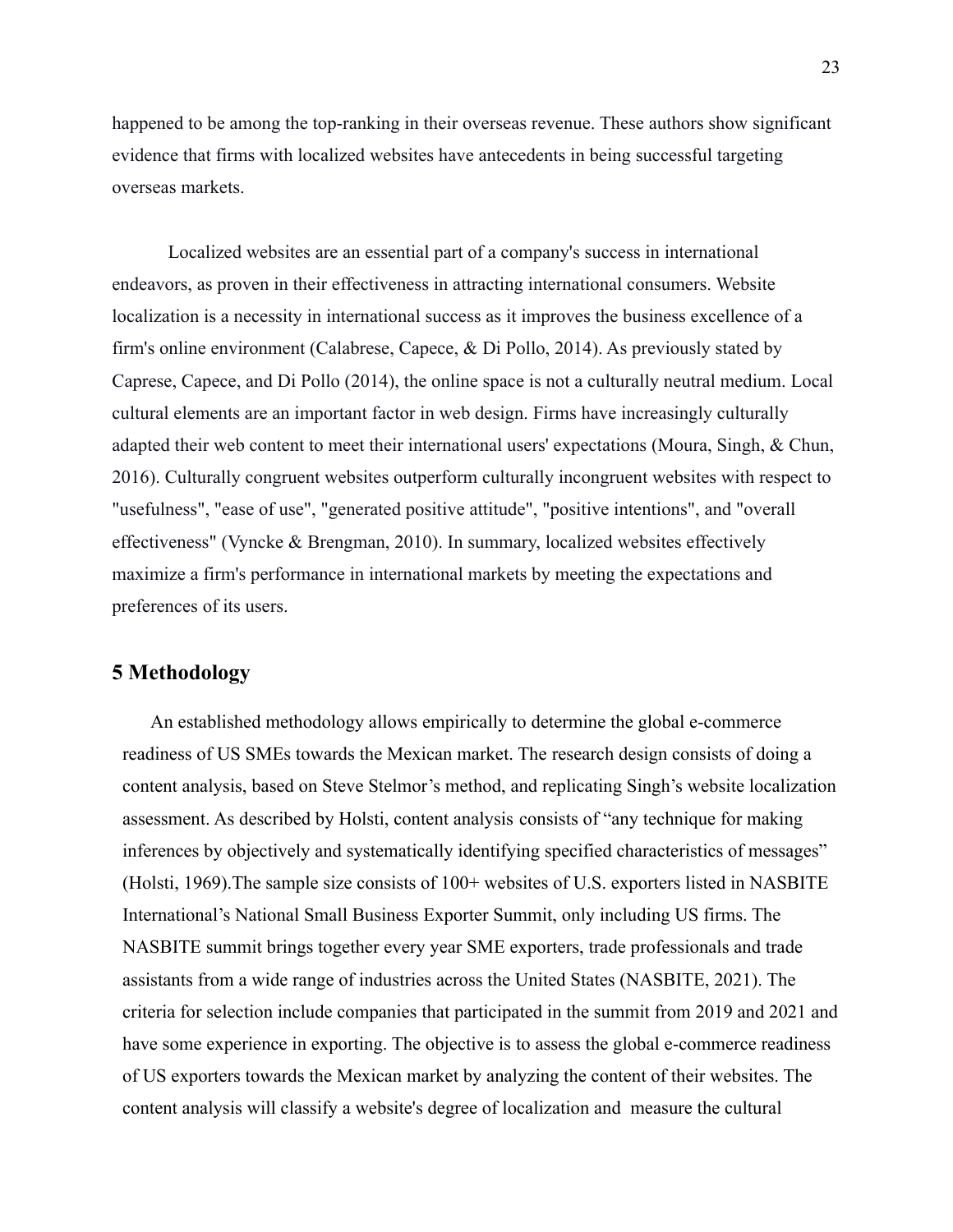markers specifically adapted to the Mexican market. First, The degree of localization will be assessed using Singh and Boughton (2005) classification of website globalization along standardization-localization continuum: standardized websites, proactive websites, global websites, localized websites, and highly localized websites. Then, Singh et al. (2009) framework will be applied for analyzing website localization looks at the localized elements towards the Hispanic online market. The framework examines 14 variables under four categories: *content localization* (percentage of Spanish-translated websites, content synchronization, navigation, and website service and support), *cultural customization* (web page structure, graphics, colors, and promotion products and services), *local getaway* (hispanic getaway visibility and hispanic URL usability), and *translation quality* (Agerbo & Byklum, 2011). The data collector will subjectively scale these variables from 1 to 5 based on their level of localization. Finally, the cultural markers will be also scaled from 1 to 5 following Hofstede and Schwartz national cultural frameworks within the spectrum of each dimension: individualism/collectivism, masculinity/femininity, power distance, uncertainty avoidance, autonomy, egalitarianism, and mastery.

Using Singh's established research design, descriptive statistics for data analysis is performed through ANOVA and factorial analysis to gather the standard deviation and mean values from each cultural item. ANOVA would determine any statistically significant differences between the means of three or more independent groups. The factorial analysis aids in understanding whether associations exist between the initial variables, and if so, where they lie and how they are grouped. The variables to be used are language and cultural aspects and operational aspects such as product pricing, local payment options, local payment methods, shipping, and logistics. The significant difference based on the t-test results shows if average scores for both cultural dimensions and individual items are depicted differently between US and Mexican websites. An unexpected direction implies 'bad' localization and an expected direction implies 'good' localization as showcased in Figure 1. The degree of localization are subjective assessments based on the interpretation of empirical data (Agerbo & Byklum, 2011).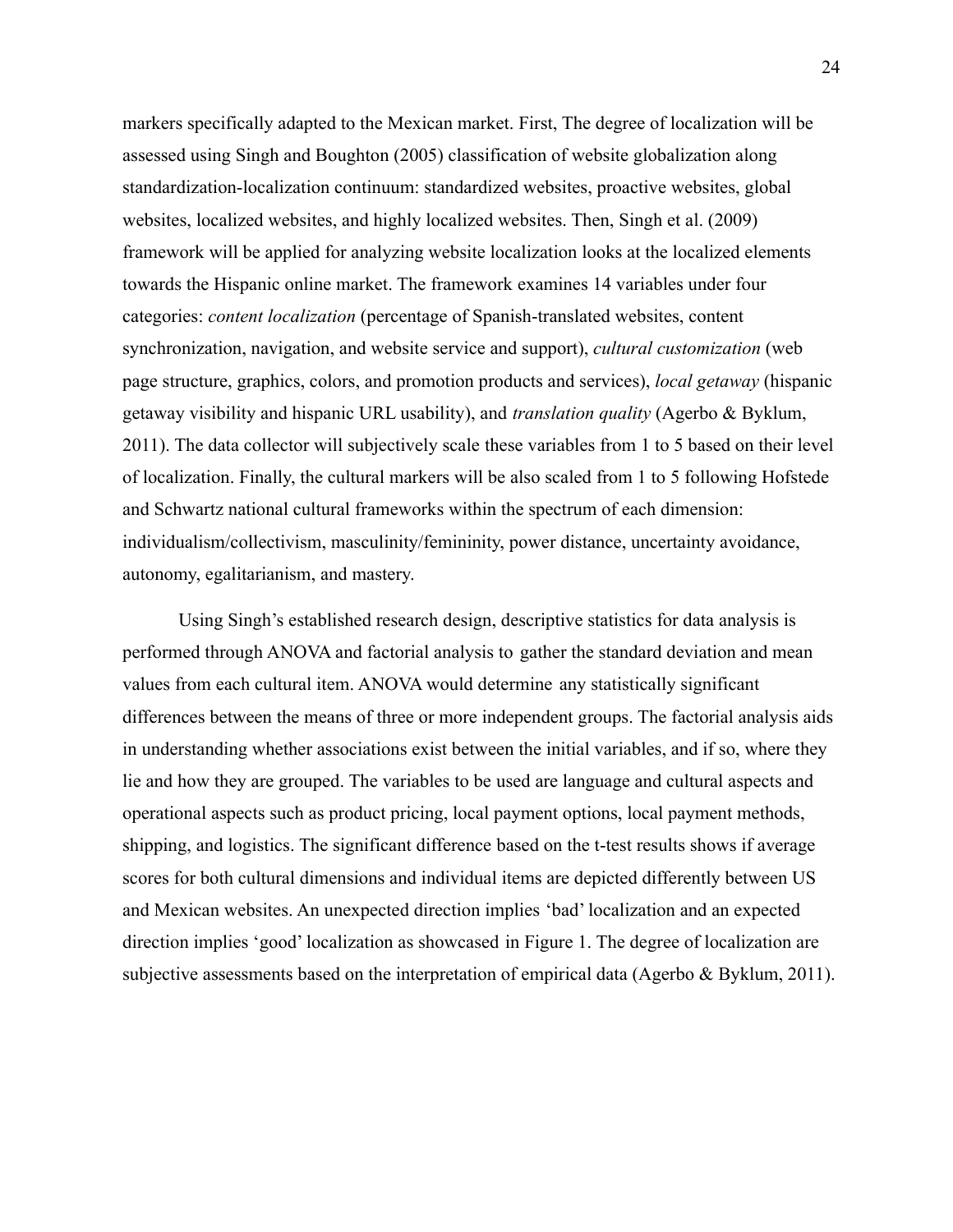

**Figure 1:** Framework for analyzing data (Agerbo & Byklum, 2011)

#### **6 Discussion and Limitations**

This article formulated a research question to conduct qualitative and quantitative research to fill the gap of knowledge on American SMEs' export readiness in light of current developments in international trade and growth of digital commerce. This article presented an extensive literature review of the themes needed to assess whether US small and medium-sized businesses are export-ready to perform e-commerce towards the Mexican market. This literature review determined three preliminary conclusions: export readiness is vital for SMEs' international success, market localization is critical for SMEs' international success, and website localization is pivotal for SMEs' international success. Furthermore, this article identified an established methodology to answer the research question. The tools and frameworks described in the article will test our sample size to empirically determine if US SMEs are global e-commerce ready.

Due to the scope of this research project being under three months, the data collection and data analysis processes are still pending. Conclusions are partial at the moment, and the continuation of the research is still scheduled to collect the data, analyze it using statistical tools, interpret it based on the results, and suggest future research directions based on our findings.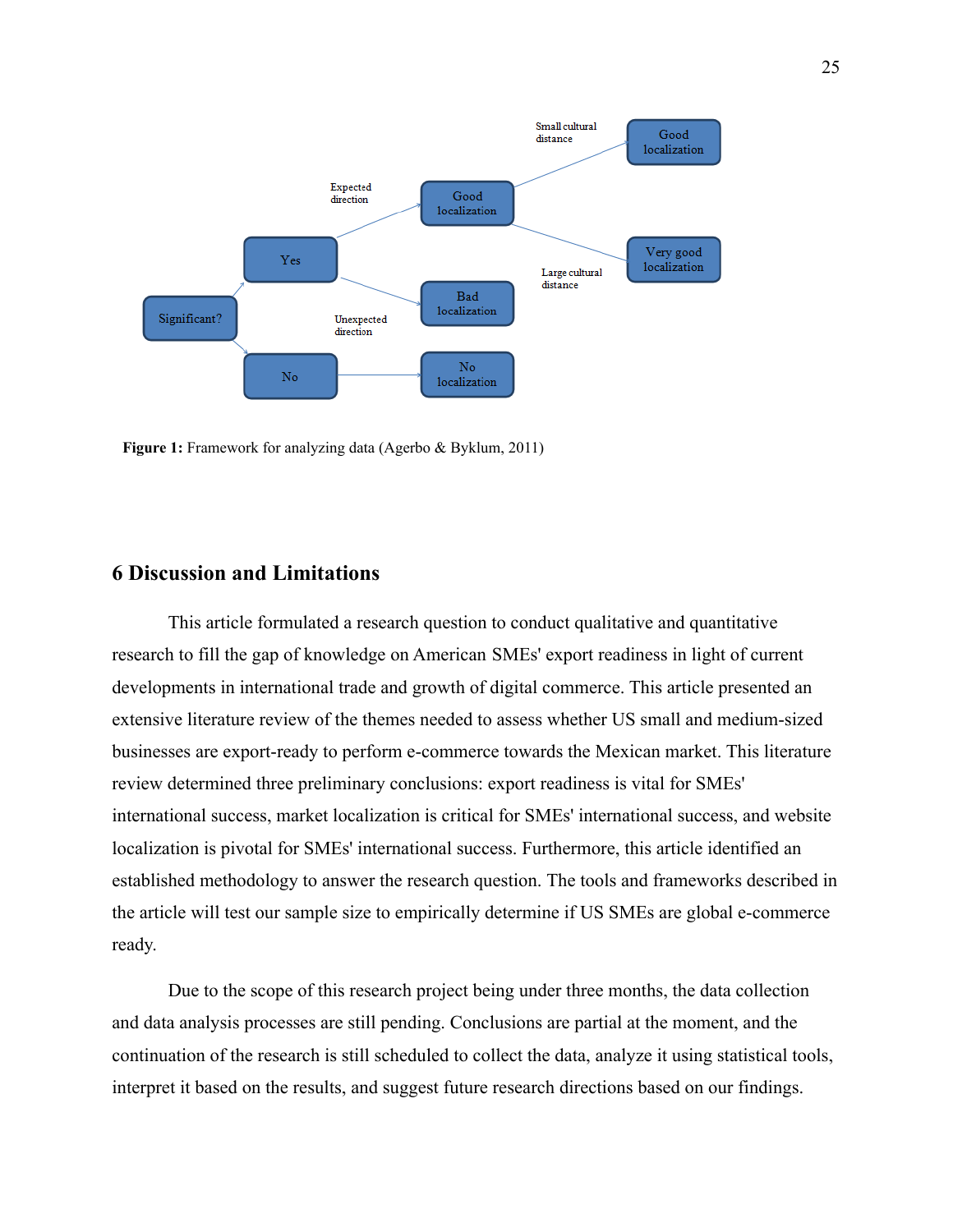This research can provide insights into how SMEs are responding to development on global commerce and digital technology. It has important implications at both the firm and trade policy level. The government can assess the amount of funding SMEs require to optimize their marketing, and thus, remain globally competitive. Government programs and workshops can be made available to aid SMEs in adapting their online sites to effectively reach international customers. Finally, from these findings, an analysis of digital trade and consumer relationships between the United States and Mexico can be explored.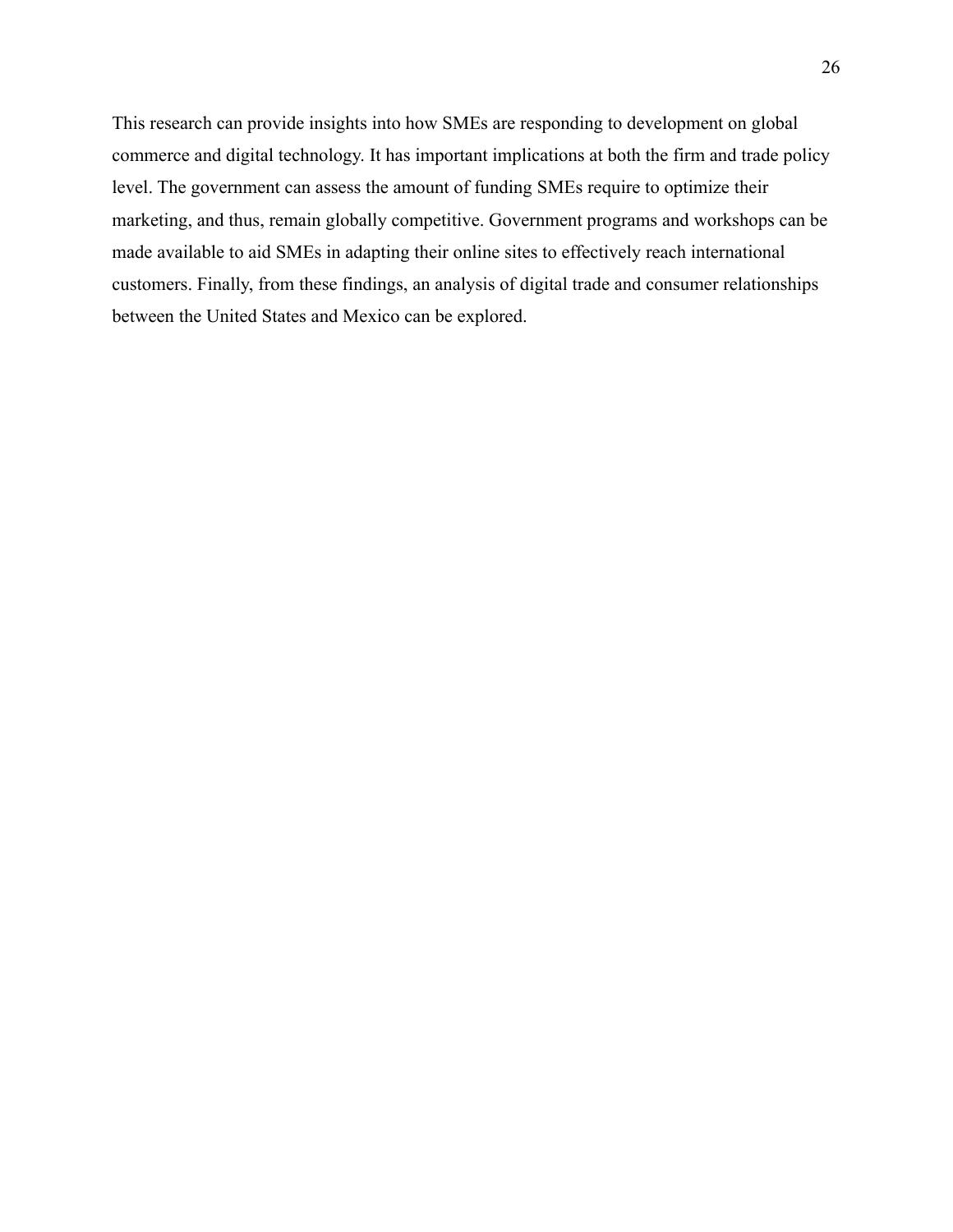#### **7 References**

- Agerbo, J.F., and Byklum, M. (2011). *Website Localization towards the Norwegian Market. An Analysis of American Firm's Websites*. University of Agder.
- Agrawal, M. (1995). *Review of a 40-year debate in international advertising: Practitioner and academician perspectives to the standardization adaptation issue.* International Marketing Review*.* Vol. 12, No. 1, pp. 26-48
- Alden, D.L., Kelley, J.B., Youn, J.B. & Chen Q. (2016). *Understanding consumer motivations to interact on brand websites in the international marketplace: Evidence from the US, China, and South Korea*. Journal Of Business Research. v. 69. no. 12. 20160101. p. 5909-5916
- Alhorr, S.H., Singh, N. & Kim, H.S. (2010). *E-commerce on the global platform: Strategic insights on the localization-standardization perspective.* Journal of Electronic Commerce Research*.* Vol. 11, No. 1
- AMIPCI. (2020). *Regions where Mexican online shoppers bought products online from in 2019* [Graph]. Statista.
- Andersen, O. and Kheam, L. S. (1998). *Resource-Based Theory and International Growth Strategies: An Exploratory Study.* International Business Review, 7(2): 163-84.
- Baack, D. W. & Singh N. (2007). *Culture and Web communications*. Journal of Business Research*.* Vol. 60, pp. 181-188.
- Bartlett, C.S. & Ghoshal S. (1998). *Managing Across Borders - The transnational solution*. Harvard Business School Press*.* 2nd -edition. pp. 15-20
- Calabrese, A., Capece, G., & Di Pollo F. (2014). *Cultural Adaptation of Web Design Services as Critical Success Factor for Business Excellence: A Cross-cultural Study of Portuguese, Brazilian, Angolan and Macanese Web Sites.* Cross Cultural Management: An International Journal. v. 21. no. 2. 20140101. p. 172-190
- Cariou, G. & David, J.P. (2014). *Evaluating the Firm's Readiness for Internationalization: from the Design to the Application of an International Qualification Framework.* International Journal of Business and Management. Vol. 9, No. 7
- Cavusgil, S., & Tamerand Nason, R. W. (1990). *Assessment of Company Readiness to Export*. International Marketing Strategy, 129–139. Oxford: Pergamon Press.
- Constantine, S. K., Sae ed, S., & Marios, T. (2006) *Strategy Fit and Performance Consequences of International Marketing Standardization*. Strategic Management Journal. Vol. 27, No. 9, pp. 867-890
- Dirk, S., Kaj, P.N., & Havermans, P. (2011). *The cultural adaptation of web design to local industry styles: A comparative study.* Design Studies. Volume 32, Issue 5. Pages 457-481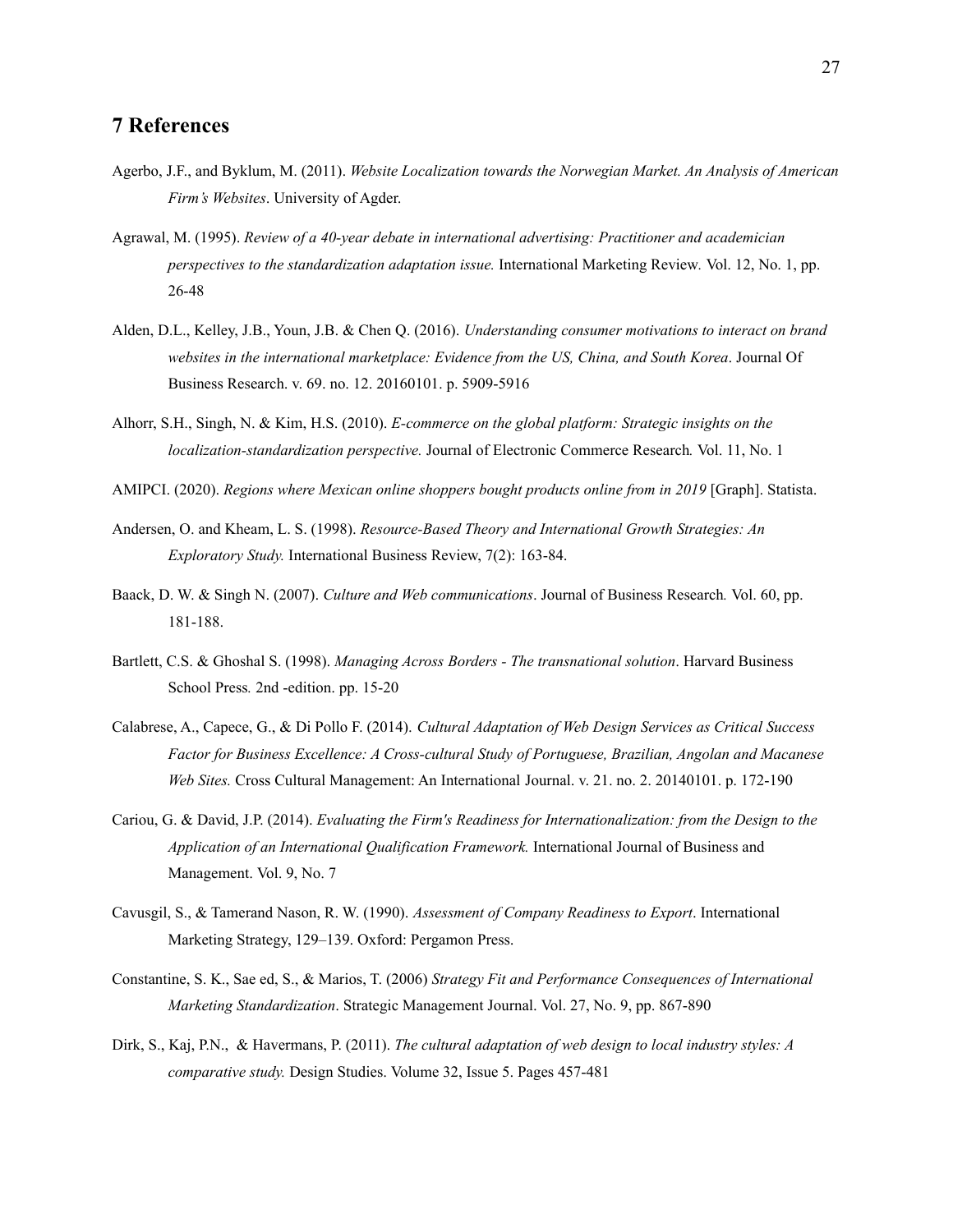- Gerschewski, S., Scott-Kennel, J., & Rose, L. E. (2020). *Ready to export? The role of export readiness for superior export performance of small and medium-sized enterprises.* World Econ*.* 2020. 43:1253-1276
- Hannerz, U. (1990). *Cosmopolitans and Locals in World Culture*. Theory, Culture and Society. 7 (2-3): 237-251
- Holsti, O.R. (1969). *Content Analysis for the Social Sciences and Humanities*. Reading, MA: Addison-Wesley.
- Hongsik, J. C., Chang-Hoan, C., & Sutherland, J. (2007). *A Meta-Analysis of Studies on the Determinants of Standardization and Localization of International Marketing and Advertising Strategies*. Journal of International Consumer Marketing. 19:4, 109-147
- Jaffe, E. D. & Pasternak, H. (1994). *An Attitudinal Model to Determine the Export Intention of Non-Exporting Small Manufacturers.* International Marketing Review*.* Vol. 11 No. 3 pp. 17-32
- Jain, S.C., (1989). *Standardization of international strategy: some research hypotheses.* Journal of Marketing. Vol. 53, No. 1:70-79
- Johanson, J. & Vahlne J. (1977). *The Internationalization Process of the Firm - A Model of Knowledge Development and Increasing Foreign Market Commitments.* Journal of International Business Studies. 8, pp. 23-32
- Knight, G. A., & Cavusgil S. T. (2004). *Innovation, Organizational Capabilities, and the Born-Global Firm*. Journal of International Business Studies. Vol. 35, No. 2, pp. 124-141
- Knight, G. A. & Kim, D. (2009). *International business competence and the contemporary firm.* Journal of International Business Studies. Vol. 40, 255-273.
- Kotler, P. (1986). *Global standardization—courting danger.* Journal of Consumer Marketing, 3(2), 13.
- Levitt, T. (1983). *The Globalization of Markets.* Harvard Business Review. Vol. 61, Iss. 3:92-103
- Matthaiakis, I. & Gibb, F. (2006). *A framework for assessing site localization*. The Electronic Library. Vol. 25 No. 6, pp. 664-678
- Moura, F. T., Singh N., and Chun W. (2016). *The influence of culture in website design and users' perceptions: Three systematic reviews*. Journal Of Electronic Commerce Research. v. 17. no. 4. 20160101. p. 312-339
- NASBITE International (2021). *2021 Summit in Review.*
- Office of the United States Trade Representative (2020). *Agreement between the United States of America, the United Mexican States, and Canada, Chapter 19, Digital Trade.*
- Ohmae, K., (1989). *Managing in a Borderless World*. Harvard Business Review*.* Vol. 67, Iss. 3:152-161
- Oviatt, B. M. & McDougall P. P. (1994). *Toward A Theory of International New Ventures.* Journal of International Business Studies*.* Vol. 25, pp. 45-64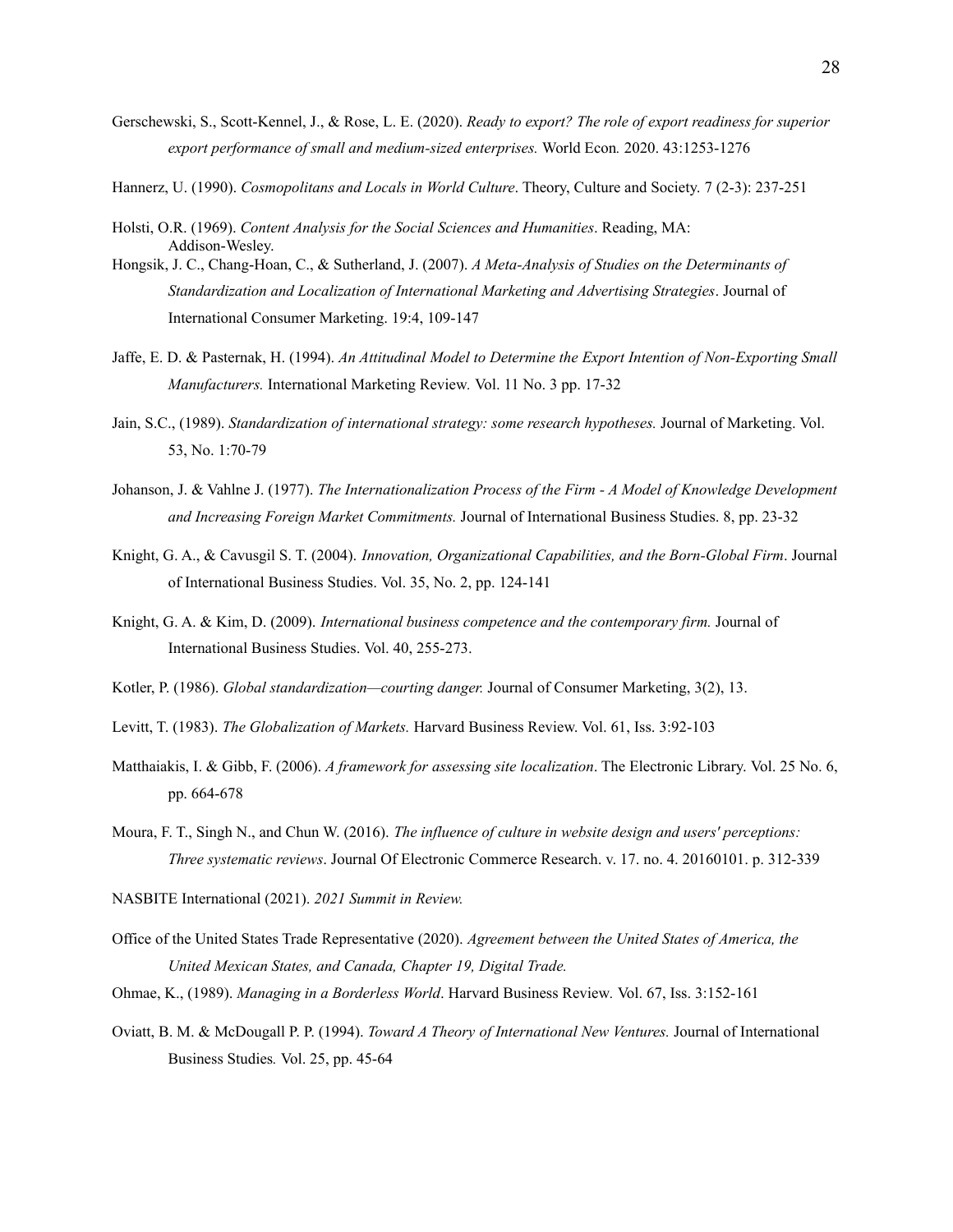- Papavassiliou, V. & Mitchell, V.W. (1997). *Exploring consumer confusion in the watch market.* Marketing Intelligence & Planning. 15(4) pp. 164-172
- Petrovska, T. (2015). *The role and importance of innovation in business of small and medium enterprises.* Economic Development. No. 1-2, pp. 55-74
- Samiee, S., Jeong, I., Pae H. J., & Tai, S. (2003). *Advertising standardization in multinational corporations: The subsidiary perspective.* Journal of Business Research. Vol. 56 pp. 613 - 626
- Samiee, S. & Walters, G.P. (2003). *Executive Insights: Marketing Strategy in Emerging Markets: The Case of China*. Journal of International Marketing*.* Vol. 11, No. 1, pp. 97-106
- Singh, N. & Matsuo, H. (2004). *Measuring cultural adaptation on the Web: A content analytic study of US and Japanese Web sites*. Journal of Business Research*.* 57(8), pp. 864-872
- Singh, N. & Pereira, A. (2005). *The Culturally Customized Web Site*. Routledge.
- Singh, N., D.W. Baack., S.K. Kundu & C. Hurtado (2008) *U.S. Hispanic consumer e-commerce preferences: Expectations and attitudes toward web content.* Journal of Electronic Commerce Research. Vol. 9 No. 2: 162-175.
- Singh, N. & Boughton, P.D. (2005). *Measuring Website Globalization: A Cross-Sectional Country and Industry level Analysis*. Journal of Website Promotion. Vol. 1(3)
- Singh, N. & Baack, D.W. (2006). *Website Adaptation: A Cross Cultural Comparison of US and Mexican Websites.* Journal of Computer-Mediated Communication. Vol. 9 Issue 4
- Singh, N., Park, J., & Kalliny, M. (2012). *A framework to localize international business to business websites*. The Data Base for Advances in Information Systems, 44(1), pp. 56-77
- Steenkamp, E. M. (2001), *The role of national culture in international marketing research*. International Marketing Review. Vol. 18 No.1, pp. 30-44.
- Tan, A., Brewer, P., & Liesch, P. W. (2007). *Before the first export decision: Internationalization readiness in the pre-export phase.* International Business Review. Vol. 16, pp. 294-309
- Tan, A., Brewer, P., & Liesch, P. W., (2010) *Measuring export readiness using a multiple-item index.* 2010 European International Business Academy (EIBA) Conference.
- Vyncke, F. & Brengman, M. (2010). *Are Culturally Congruent Websites More Ef ective? An Overview of a Decade of Empirical Evidence.* Journal Of Electronic Commerce Research*.* v. 11. no. 1. 20100101. p. 14-29
- Xin-Song, S. & Wen-Juan, X. (2020). *Do Chinese brands culturally adapt their overseas websites: evidence from top Chinese brand's Sino-US websites?* Asian Journal of Communication*.* 30:1, 58-78.